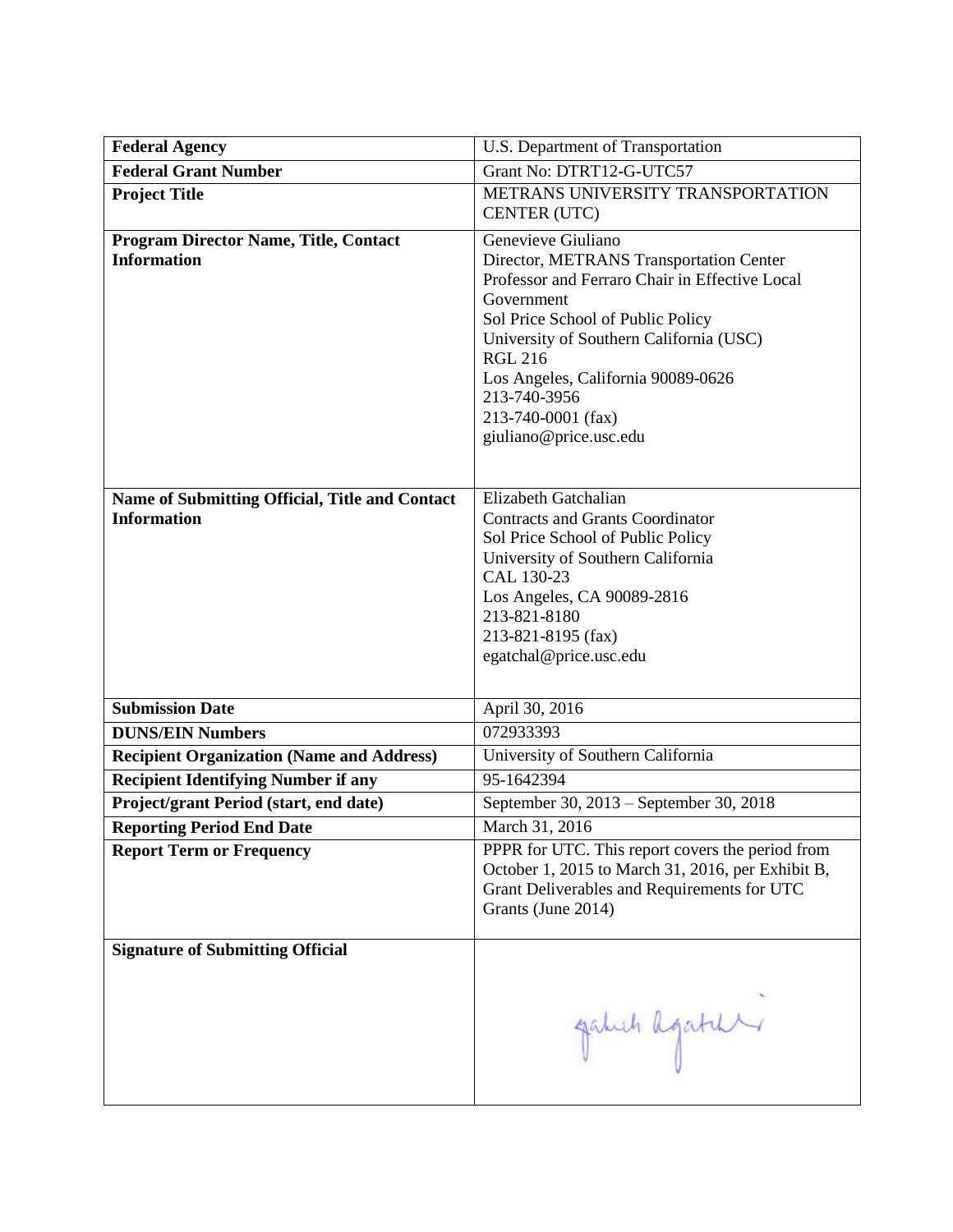# **1. Accomplishments**

METRANS UTC is a partnership of the University of Southern California (USC) and California State University, Long Beach (CSULB). Its purpose is to conduct a multidisciplinary program of research, education, and technology transfer aimed at increasing the economic competitiveness of large metropolitan areas through improved transportation system performance across all surface transportation modes, passenger and freight. By developing strategies that promote productivity and better integrate modes and users, METRANS contributes to more efficient, sustainable metropolitan transportation.

# **1.1 RESEARCH**

The METRANS research program aims to generate knowledge that makes a significant contribution to solving urban transportation problems. Our approach is uniquely integrative: we address passengers and freight across all surface transportation modes. By designing policy incentives to implement effective strategies to address the needs of freight and passengers, system efficiency outcomes are achieved.

*1.1.1 Research Program Themes.* Theme 1 is Understanding Passenger-Freight Interactions, which examines the basic forces underlying transport supply and demand. It has three topic areas: relationships between spatial patterns and transportation, characteristics of freight and passenger demand, and better data for analysis of passenger-freight interactions. Theme 2 is Achieving System Efficiencies. It explores the potential for efficiencies within and across modes and user classes and identifies policy strategies that facilitate and promote these efficiencies. It includes two topic areas: integrated management across users and modes, and policies for more efficient urban transportation.

| <b>Table 1: Year 1 Launch Projects</b> |                                                                                                      |           |              |  |
|----------------------------------------|------------------------------------------------------------------------------------------------------|-----------|--------------|--|
| Theme 1                                | <b>Funding</b><br><b>Understanding Passenger-Freight Interactions</b><br><b>Status</b>               |           |              |  |
| Topic 1-                               | Spatial Patterns and Transportation                                                                  |           |              |  |
| $1-1a$                                 | Urban Spatial Structure, Employment Sub-Centers, and<br>Passenger and Freight Travel                 | Completed | Caltrans     |  |
| $1-1b$                                 | The Freight Landscape: Using Secondary Data Sources to<br>Describe Metropolitan Freight Flows        | Completed | <b>USDOT</b> |  |
| Topic 1-<br>3                          | Better Data for Analysis of Passenger-Freight Interactions                                           |           |              |  |
| $1-3a$                                 | Tracking Truck Flows with Programmable Mobile Devices<br>Completed<br>Caltrans                       |           |              |  |
| Theme 2                                | <b>Achieving System Efficiencies</b><br><b>Status</b><br><b>Funding</b>                              |           |              |  |
| Topic 2-<br>1                          | <b>Integrated Management Across Users and Modes</b>                                                  |           |              |  |
| $2-1a$                                 | Completed<br>Efficiencies in Freight and Passenger Routing and Scheduling<br>to Reduce VMT           |           | <b>USDOT</b> |  |
| $2-1b$                                 | Design and Evaluation of Impact of Traffic Light Priority for<br>Completed<br>Trucks on Traffic Flow |           | <b>USDOT</b> |  |
| Topic 2-<br>2                          | Policies for More Efficient Urban Transportation                                                     |           |              |  |
| $2 - 2$                                | Mitigating Urban Freight Through Effective Management of<br>Caltrans<br>Completed<br>Truck Chassis   |           |              |  |

*1.1.2 Research Program Selection and Management.* Pre-selected Launch Projects are below.

## Year 1 Launch Project Progress Reports

**USC 1-1a: Urban Spatial Structure, Employment Sub-Centers, and Passenger and Freight Travel (Boarnet, USC) (8/25/2014 - 5/15/2016 (no cost extension**)). Project is complete. The impact of polycentric metropolitan development patterns on passenger traffic and freight flows is poorly understood. We examine freight traffic along the road network in LA to assess how the sub-centered pattern of employment is associated with freight flows. Our initial literature review indicated a much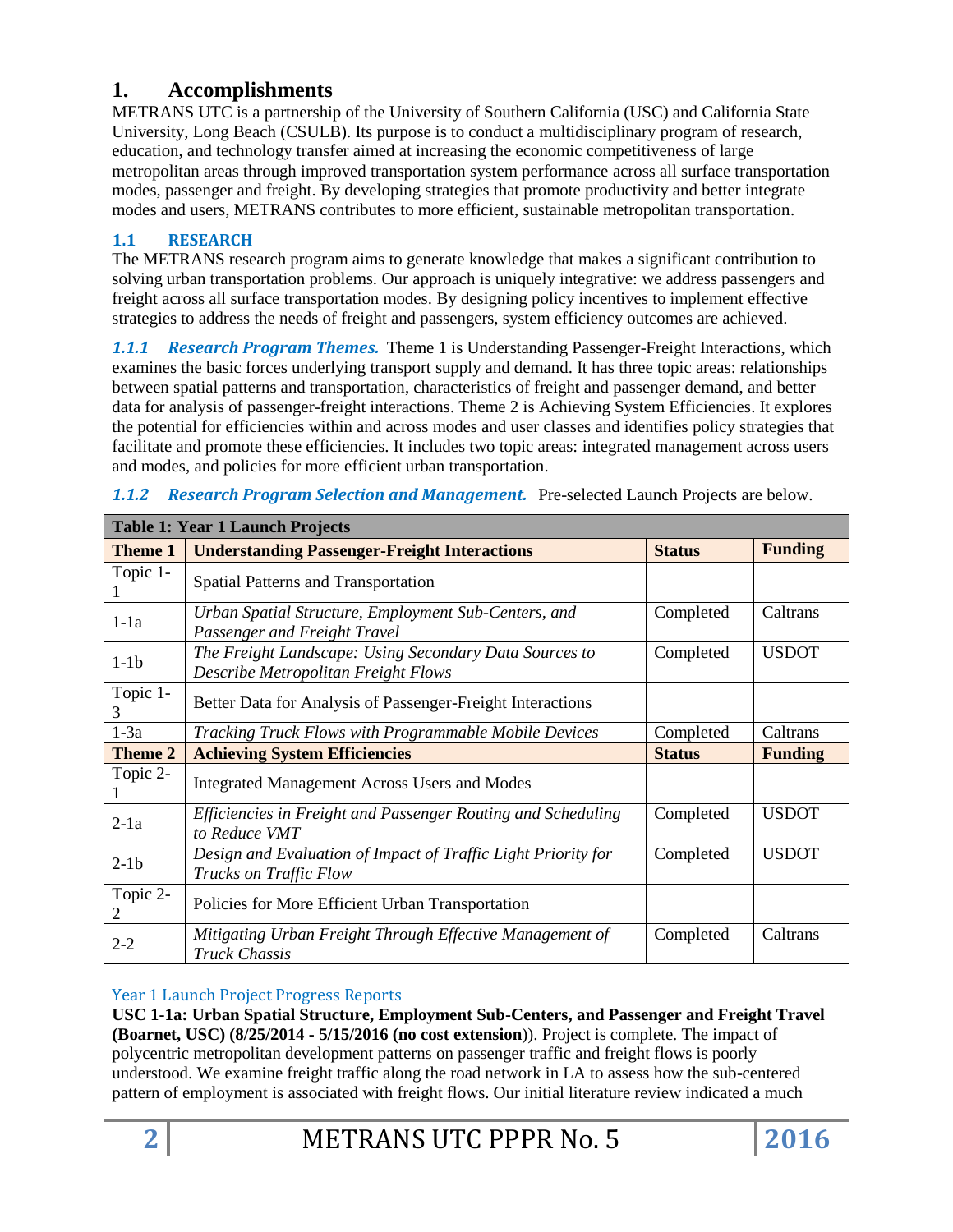larger gap in understanding freight flows and employment sub-centers so we focus on that question and do not examine passenger travel. The results indicate that employment is an important driver of freight activity, and employment subcenters have an independent effect on freight activity. We disseminated the results of this research by presenting a poster based on the work at the 2016 Transportation Research Board meetings and by presenting a paper at the Western Regional Science Association.

**USC 1-1b: The Freight Landscape: Using Secondary Data Sources to Describe Metropolitan Freight Flows (Giuliano, USC) (1/1/2014 – 9/30/2015 (no cost extension)).** Project is complete. This research develops a method for describing the spatial variation in freight supply and demand within metropolitan areas using widely available data. We hypothesize that spatial distribution of freight activity is related to the spatial organization of economic activities. We estimate models of freight activity as a function of local and regional spatial characteristics. Scope was modified to reflect data availability. We estimated two sets of models, one using categorical dummy variables as measures of development intensity, and the other using employment and population characteristics. Each generated similar and consistent results. We find a significant relationship between development intensity and truck flows, supporting the concept of "freight landscape" as a proxy for freight flows. Population and employment density is generally spatially correlated, but varies across metro areas. Higher correlation is observed for LA and San Francisco. Differences in spatial patterns may be linked to economic structure. We use these spatial patterns to show how the general contours of freight activity may be imputed.

**CSULB 1-3a: Tracking Truck Flows with Programmable Mobile Devices for Drayage Efficiency Analysis (Lam, CSULB) (8/25/2014 - 10/31/2015).** Project is complete. Inefficient use of drayage trucks results in pollution and congestion. A full measure of current and future drayage efficiency can only be obtained through detailed tracking of drayage activities. Our tracked activities covered 12 terminals at the Twin Ports providing services on the heavy container corridor, to near-dock rail facilities and warehouses of a major retailer, and for general store delivery. Findings from these data include: (i) the average turn times range from 56 minutes for "deliver load" single moves to 126 minutes for "deliver empty and pick up load" dual moves, with an overall average of 88 minutes; (ii) the average speeds on the paths that the trucks traveled are 26-39% below Google estimated ideal speeds, with the slowdown on the heavy container corridor being most significant; (iii) the amount of travel drivers spent on truck repositioning range from 12% to 46%; and (iv) "pick up load" is the dominant type of work that drivers go to the ports for, with the combination of "pick up load", "deliver empty  $\&$  pick up load", and "deliver load  $\&$  pick up load" account for 64% of all transactions in our tracking. Through our experiment we also observed that counting on accurate and timely inputs by all drivers all the time is unrealistic. Hence, for any tracking to be widely adopted, the logging of events must be fully automated without driver interaction.

**USC 2-1a: Efficiencies in Freight and Passenger Routing and Scheduling (Dessouky, USC) (1/1/2014 – 6/30/2015).** The project is complete. We evaluated and scenario tested the solution approach (Task 4) and submitted the final report (Task 5). We performed simulation experiments on well-known benchmark problem instances in the literature. For each, we compare the quality of our solution with other routing strategies and see that the look-ahead routing strategy with forecasting of future requests outperforms a routing strategy that only makes use of the known demand information, in terms of total travel distance for instances with relatively fewer advance requests and more dynamic requests. This routing strategy showed merits for problems with high level of uncertainty. Our proposed approach could generate routing solutions to reduce freight vehicle miles traveled, minimizing the impact of freight on passenger travel since they primarily share the same road network, especially in major urban centers.

**USC 2-1b: Design and Evaluation of Impact of Traffic Light Priority for Trucks on Traffic Flow (Ioannou, USC) (1/1/2014 – 7/31/2015)**. The project is complete. We developed two strategies for traffic light control that take into account the two different classes of vehicles (trucks and other) in areas where the truck volume is relatively high. The other vehicles include light-duty and passenger vehicles. The first approach is based on estimating the average traffic delays using a neural network approach. The delay is the difference between the ideal and actual travel times of vehicles. We evaluated the proposed model using MATLAB and VISSIM software. The simulation results for a 9 intersection network where trucks constitute 20% of the traffic volume indicate that the average delay of all vehicles is reduced by 25%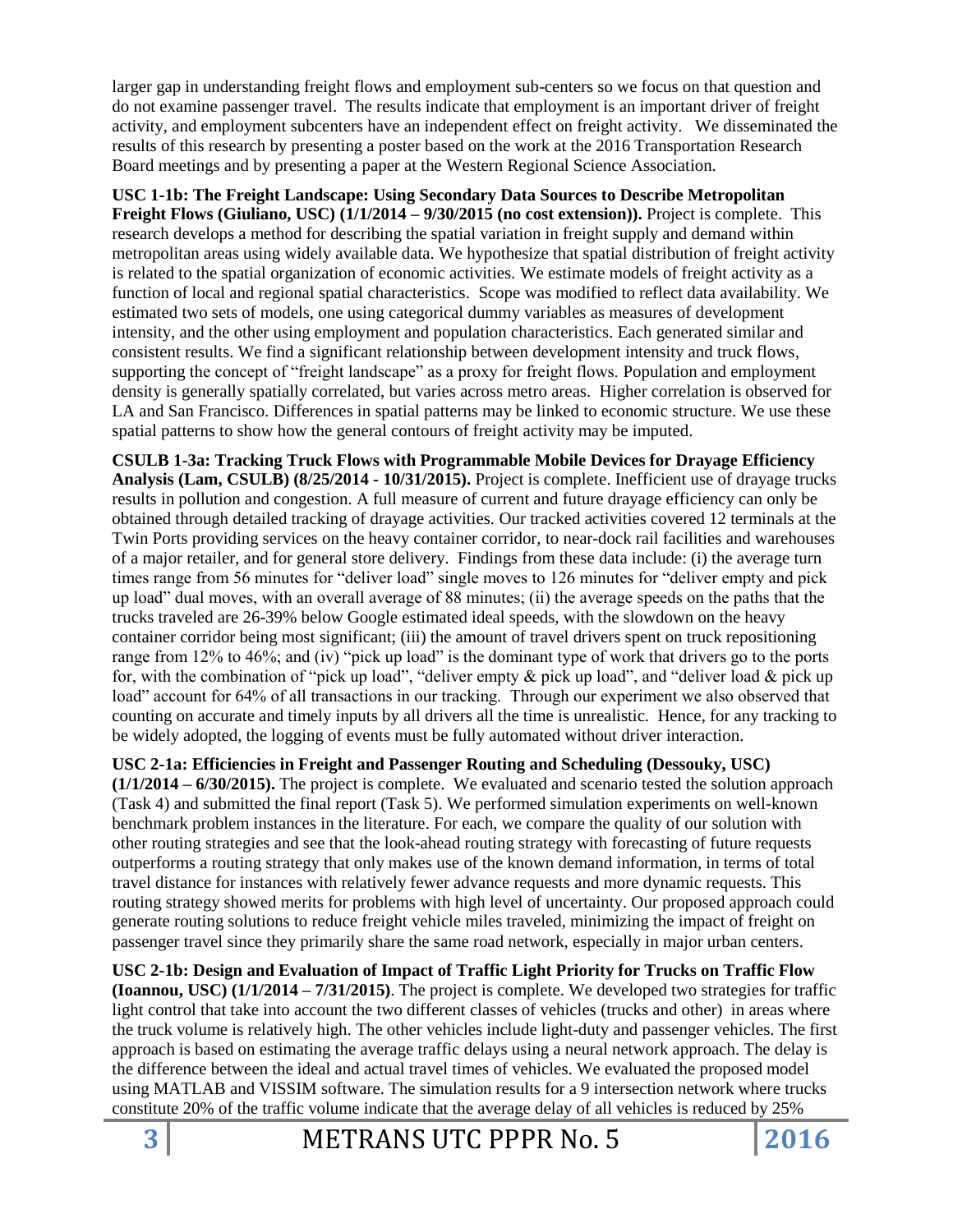while the number of truck stops is reduced by 61% compared to the traffic light control approach that treats all vehicles the same. The traffic light strategy is currently under evaluation using a realistic traffic network in an area close to the ports of Los Angeles/Long Beach.

**CSULB 2-2: Mitigating Urban Freight through Effective Management of Truck Chassis (O'Brien, CSULB) (8/25/2014 - 12/31/2015).** The project is complete. This project assesses the potential benefits of shared chassis management at the Ports of Los Angeles and Long Beach as well as the jurisdictional and institutional issues surrounding coordinated equipment management procedures. Chassis storage has typically occurred at maritime terminals and rail yards. Ocean carriers operating in the US have traditionally owned the chassis and provided them to truckers for their use in transferring containers between the ports, distribution and intermodal facilities. Truckers are then required to reposition the chassis back to the terminal. Carriers have recently shed chassis ownership. The research findings suggest that the effectiveness of a pooled chassis strategy depends in part upon the kind of transaction involved (import, export, empty container) and that it has not eliminated the repositioning of equipment between terminals to ensure equipment availability. One of the major results of the analysis is that most stakeholders see the shared equipment strategy as a temporary solution that will ultimately be replaced by a business model in which the truck driver or trucking company manages and maintains the equipment as owner or under a long-term lease. Additionally, chassis inspections have created an uncertain and contentious environment from a labor perspective.

Year 1 Open Solicitation Research Program. This RFP was issued in spring 2014. We received 15 valid proposals; 5 were funded. Projects started January 2015. Remaining funds were for Year 2 research.

| <b>Table 2: Year 1 Open Solicitation Projects</b>                                  |                                                                                                                                              |               |                |
|------------------------------------------------------------------------------------|----------------------------------------------------------------------------------------------------------------------------------------------|---------------|----------------|
| Theme 1                                                                            | <b>Understanding Passenger-Freight Interactions</b>                                                                                          | <b>Status</b> | <b>Funding</b> |
| Topic 1-3                                                                          | Better Data for Analysis of Passenger-Freight Interactions                                                                                   |               |                |
| 14-06                                                                              | Development of Micro Wireless Sensor Platforms for Collecting<br>Completed<br>Data of Passenger-Freight Interactions.                        |               | Caltrans       |
| $14 - 13$                                                                          | Smart Truck Driver Assistant: A Cost Effective Solution for Real<br>Caltrans<br>Completed<br>Time Management of Container Delivery to Trucks |               |                |
| Theme 2                                                                            | <b>Achieving System Efficiencies</b>                                                                                                         | <b>Status</b> | <b>Funding</b> |
| Topic 2-1                                                                          | <b>Integrated Management Across Users and Modes</b>                                                                                          |               |                |
| 14-09                                                                              | A Dynamical Framework for Integrated Corridor Management<br>Completed                                                                        |               | Caltrans       |
| Vehicle-to-Vehicle Communications in Mixed Passenger - Freight<br>14-11<br>Convoys |                                                                                                                                              | In Progress   | Caltrans       |
| Topic 2-2                                                                          | Policies for More Efficient Urban Transportation                                                                                             |               |                |
| 14-04                                                                              | Analysis and Prediction of Spatiotemporal Impact of Traffic<br>Incidents for Better Mobility and Safety in Transportation Systems            | Completed     | Caltrans       |

### Year 1 Open Solicitation Project Progress Reports

**CSULB 14-06: Development of Micro Wireless Sensor Platforms for Collecting Data of Passenger-Freight Interactions (Mozumdar, CSULB) (1/1/2015 - 12/31/2015).** The project is complete. We developed an in-node microprocessor-based approach to analyze and determine the types of vehicles passing over a 3-axis magnetometer sensor. Our approach for vehicle classification utilizes a J48 classification algorithm implemented in Weka. The decision tree model is generated externally from the microprocessor using features extracted when vehicles pass over the sensor, provided to the algorithm to generate a decision tree model with classification rates based on cross-validation, implemented using nested if-loops in any language on a multitude of microprocessors. Setting an adaptive baseline to account for the background magnetic field allows reuse of the same model in multiple environments. The result shows that the vehicle classification system is effective and efficient with accuracy above 98%. We developed a prototype sensor node with a form factor of 30mm x 30mm or roughly the size of a quarter.

**CSULB 14-13: Smart Truck Driver Assistant: A Cost Effective Solution for Real Time Management of Container Delivery to Trucks (Englert, CSULB) (1/1/2015 - 12/31/2015).** The project is complete. We used a system that tracks truck movements outside and inside port terminals and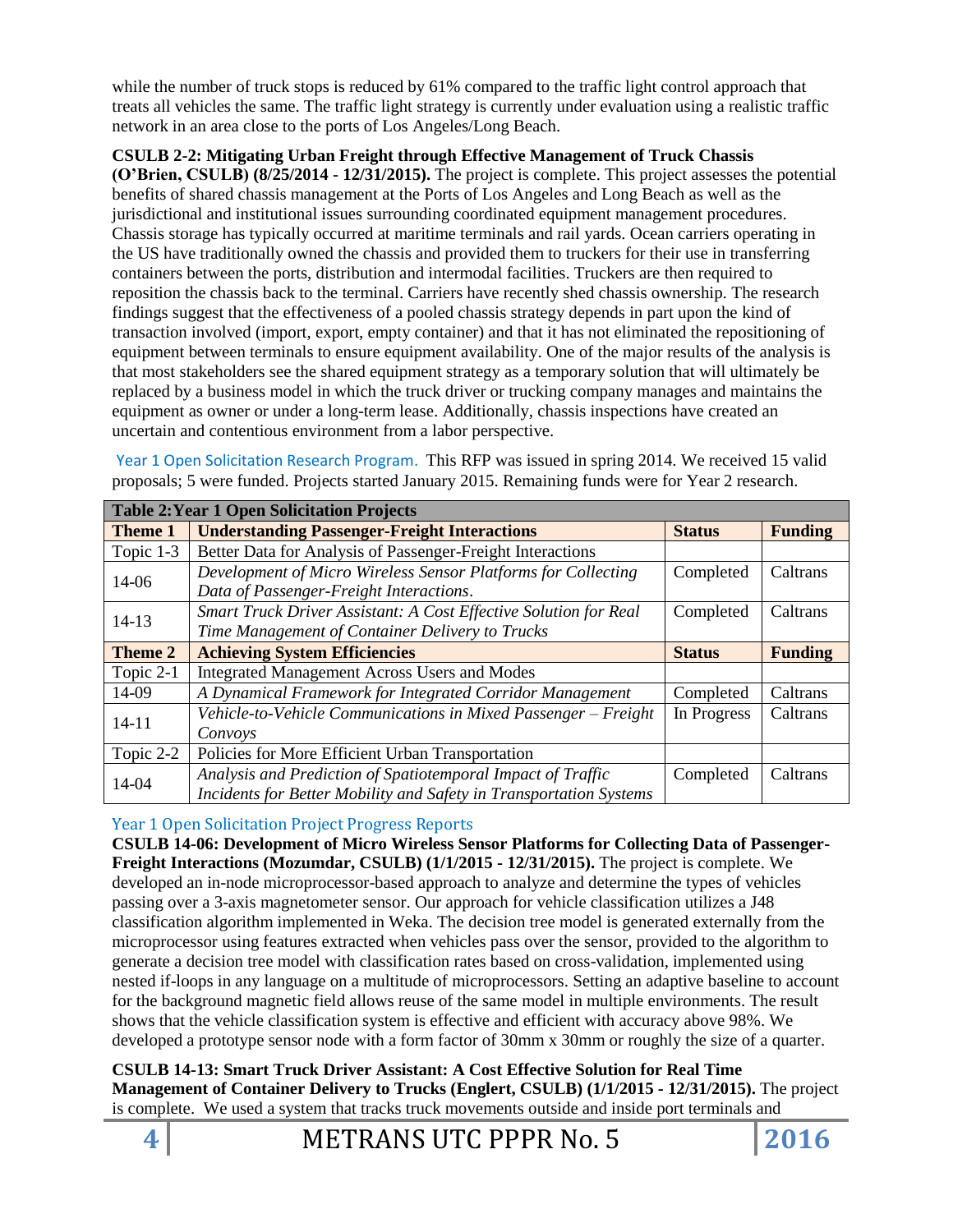measures turn times using GPS, network antenna and the inertial sensors of truck drivers' smartphones at no additional cost. We developed a prototype and completed testing. Our algorithms analyze data to derive models of cargo traffic flow in and around terminals. Our mobile phone application provides information to drivers and port and terminal authorities, ensuring use by port stakeholders and allowing us to collect needed data, which can be employed to build a comprehensive database on port transportation. We developed and tested a mobile application for stakeholders to track truck movements. On the client side, it allows drivers to get data on container pick-ups and drop-offs. On the server side, terminals and trucking companies can monitor and track truck movements and turn-times in real time.

**USC 14-09: A Dynamical Framework for Integrated Corridor Management (Savla, USC) (1/1/2015 - 12/31/2015).** The project is complete. We extended our case studies on the downtown LA subnetwork to include a resilience comparison between proportionally fair (PF) and max pressure (MP) algorithms. In particular, our simulation study suggests that the average travel times are smaller under PF during an incident. We formulated the freeway network control (FNC) problem, and clarified its relationship with respect to the system optimum dynamic traffic assignment problem. We showed that if the running cost is total traffic volume, the network consists only of ordinary or diverging junctions, demand and supply functions have identical slopes and magnitude on all links, then an optimal solution to FNC corresponds to the FIFO traffic dynamics, in the sense of the cell transmission model. We also developed robustness bounds, shown to be orders of magnitude tighter than those obtained through standard sensitivity analysis and matched the perturbation bounds obtained from simulations, for a benchmark network.

**USC 14-11: Vehicle-to-Vehicle Communications in Mixed Passenger – Freight Convoys (Molisch, USC) (1/1/2015 - 12/31/2015).** This project is in progress.We investigate characteristics of radio propagation channels in scenarios where both trucks and passenger cars are on the road, i.e. either between cars and trucks or between cars whose connection is blocked by trucks. We have been working on the following: 1) Writing software-defined radio units for customized codes to fully control their behavior during measurements. Both transmitting and receiving antenna arrays have also been successfully calibrated in an anechoic chamber and the whole measurement set-up has been successfully tested in controlled environments; 2) Measurement campaigns have been minutely prepared (vehicles – including passenger cars and trucks –, scenarios, environments, measurement set-up, logistics, etc.) and are being conducted; 3) A geometry-based stochastic channel model has been developed for mixed vehicle-to-vehicle and truck-to-truck radio propagation channels and is being parameterized based on the measured data; 4) Physical (PHY) and Medium Access Control (MAC) layers of the IEEE 802.11p standard have been implemented in MATLAB. Performance for the measured channels is being estimated and compared with the ones found in the literature.

**USC 14-04: Analysis and Prediction of Spatiotemporal Impact of Traffic Incidents for Better Mobility and Safety in Transportation Systems (Shahabi, USC) (1/1/2015 - 12/31/2015).** The project is complete. We studied global learning and incremental learning methods for time-dependent latent attributes. To improve efficiency of global learning, we implement an incremental algorithm to sequentially and adaptively learn the latent attribute from the temporal graph changes. With extension of our global and incremental learning algorithm, we learned (1) real-time feedback information can be seamlessly incorporated into our framework to adjust for the existing latent space, thus allowing for more accurate predictions; (2) our algorithms train and make predictions on-the-fly with the incoming data without requiring mass historical data. In this period, we evaluated our algorithms with a large volume of real-world traffic sensor data for scenarios with and without accidents. The experimental results show that our techniques accurately predict traffic speed with 10% deviation with the ground-truth value, improving existing time series prediction techniques by 25%. We observe that the performance gain of our proposed algorithm over existing methods is larger than that without accidents. In addition, we concluded that our batch window setting works perfectly for streaming data, alternating the executions of our global and incremental algorithms, which strikes a compromise between prediction accuracy and efficiency.

Year 2 Open Solicitation Research Program. The Year-2 RFP was issued Dec. 2014 and included a general solicitation for projects within Center themes and a list of specific projects (also within the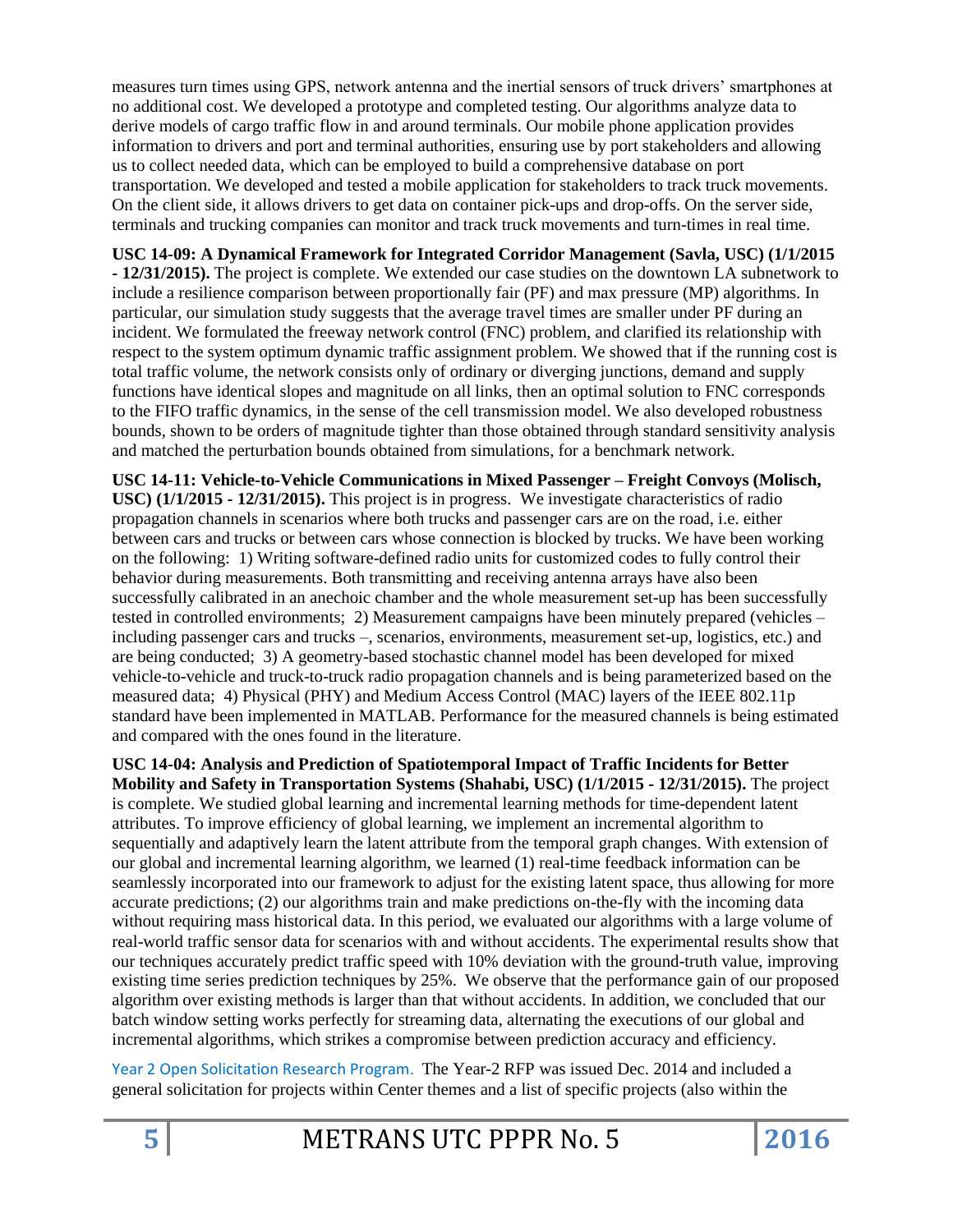themes) from Caltrans. All tenure track and research faculty at USC and CSULB were eligible to submit proposals; 15 complete proposals were received and 10 were funded. See Table 3 below.

| Table 3: Year 2 Open Solicitation Projects, RFP No. 1 |                                                                            |               |                |  |
|-------------------------------------------------------|----------------------------------------------------------------------------|---------------|----------------|--|
| <b>Theme 1</b>                                        | <b>Understanding Passenger-Freight Interactions</b>                        | <b>Status</b> | <b>Funding</b> |  |
| Topic 1-2                                             | Characteristics of Freight and Passenger Demand                            |               |                |  |
| $15-10$                                               | Route Choice Characteristics of Owner-Operated Trucks in                   | Active        | Caltrans       |  |
|                                                       | Southern California Freeways                                               |               |                |  |
| $15 - 15$                                             | The Decline in Inter- and Intra-Urban Mobility and its Impact on           | Active        | Caltrans       |  |
|                                                       | Passenger Travel                                                           |               |                |  |
| <b>Theme 2</b>                                        | <b>Achieving System Efficiencies</b>                                       | <b>Status</b> | <b>Funding</b> |  |
| Topic 2-1                                             | Integrated Management across Users and Modes                               |               |                |  |
| 15-08                                                 | Application of a Regional Multi-Modal Transportation System                | Active        | <b>DOT</b>     |  |
|                                                       | <b>Performance Monitoring Framework</b>                                    |               |                |  |
| $15 - 12$                                             | Optimum Routing of Freight in Urban Environments under Normal              | Active        | <b>DOT</b>     |  |
|                                                       | Operations and Disruptions using a Co-simulation Optimization              |               |                |  |
|                                                       | Control Approach                                                           |               |                |  |
| $15 - 14$                                             | Quantifying the Impact of Next-Generation Modes of Delivery                | Active        | <b>DOT</b>     |  |
| Topics 2-                                             | Integrated Management across Users and Modes and                           |               |                |  |
| 1 and 2-2                                             | Policies for More Efficient Urban Transportation                           |               |                |  |
| $15-13$                                               | Active<br>Developing Affordable Housing Guidelines Near Rail Transit in LA |               | Caltrans       |  |
| <b>Caltrans</b>                                       | <b>Transportation Planning Freight Planning</b>                            |               | <b>Funding</b> |  |
| $15-01$                                               | Investigations of the Effect of Humid Air on NOX & PM Emissions            | Active        | Caltrans       |  |
|                                                       | of a CNG Engine                                                            |               |                |  |
| 15-02                                                 | Simulation of liquefaction-induced damage of the Port of Long              | Active        | Caltrans       |  |
|                                                       | Beach using the UBC3D-PLM model                                            |               |                |  |
| 15-03                                                 | Development of an Economic Framework to Evaluate Resilience in             | Active        | Caltrans       |  |
|                                                       | <b>Recovering from Major Port Disruptions</b>                              |               |                |  |
| <b>Caltrans</b>                                       | <b>Rail and Mass Transportation Rail Planning</b>                          |               | <b>Funding</b> |  |
| 15-04                                                 | Integration of Passenger and Freight Rail Scheduling                       | Active        | Caltrans       |  |

Because few proposals addressed Caltrans topics, a second Year 2 RFP was issued in March, 2015 and included a solicitation for NCST Year 2 projects. Proposals were due in April, 2015. Nine were received and 7 were funded, one using Tier 1 funding (see Table 4 below). Start date was January 1, 2016.

| Table 4: Year 2 Open Solicitation Projects, RFP No. 2 |                                                           |               |                |
|-------------------------------------------------------|-----------------------------------------------------------|---------------|----------------|
| <b>Theme 1</b>                                        | <b>Understanding Passenger-Freight Interactions</b>       | <b>Status</b> | <b>Funding</b> |
| Topic $1-1$                                           | Relationships Between Spatial Patterns and Transportation |               |                |
| $15 - 27$                                             | Spatial Dynamics of Warehousing and Distribution in       | Active        | Caltrans       |
|                                                       | California                                                |               |                |

**CSULB 15-01: Investigations of the Effect of Humid Air on NOX & PM Emissions of a CNG Engine (Rahai, CSULB) (8/15/2015 – 8/14/2016).** The objectives are to investigate the effect of a humid air system on nitrogen oxides (NOx) and Particulate Matter (PM) emissions of a compressed natural gas (CNG) engine. Experiments have shown that medium- and heavy-duty vehicles running on natural gas have lower PM, NOx, and non-methane hydrocarbon emissions, as compared to diesel and gasoline vehicles. A humid air system or fumigation has been shown to be an effective approach in reducing NOx emissions of diesel engines; water vapor is injected into the intake air supplied for combustion, reducing the local temperature in the cylinders and raising the specific heat of the air-fuel mixture. With decreased temperature, NOx emissions are reduced, and the humid air system could substantially reduce NOx emissions without significant increase in hydrocarbon emissions. The investigation has two parts. The first is numerical modeling of the CNG combustion with dry input air as well as input air with different levels of humidity. Numerical modeling and simulations with humid air inputs at three different humidity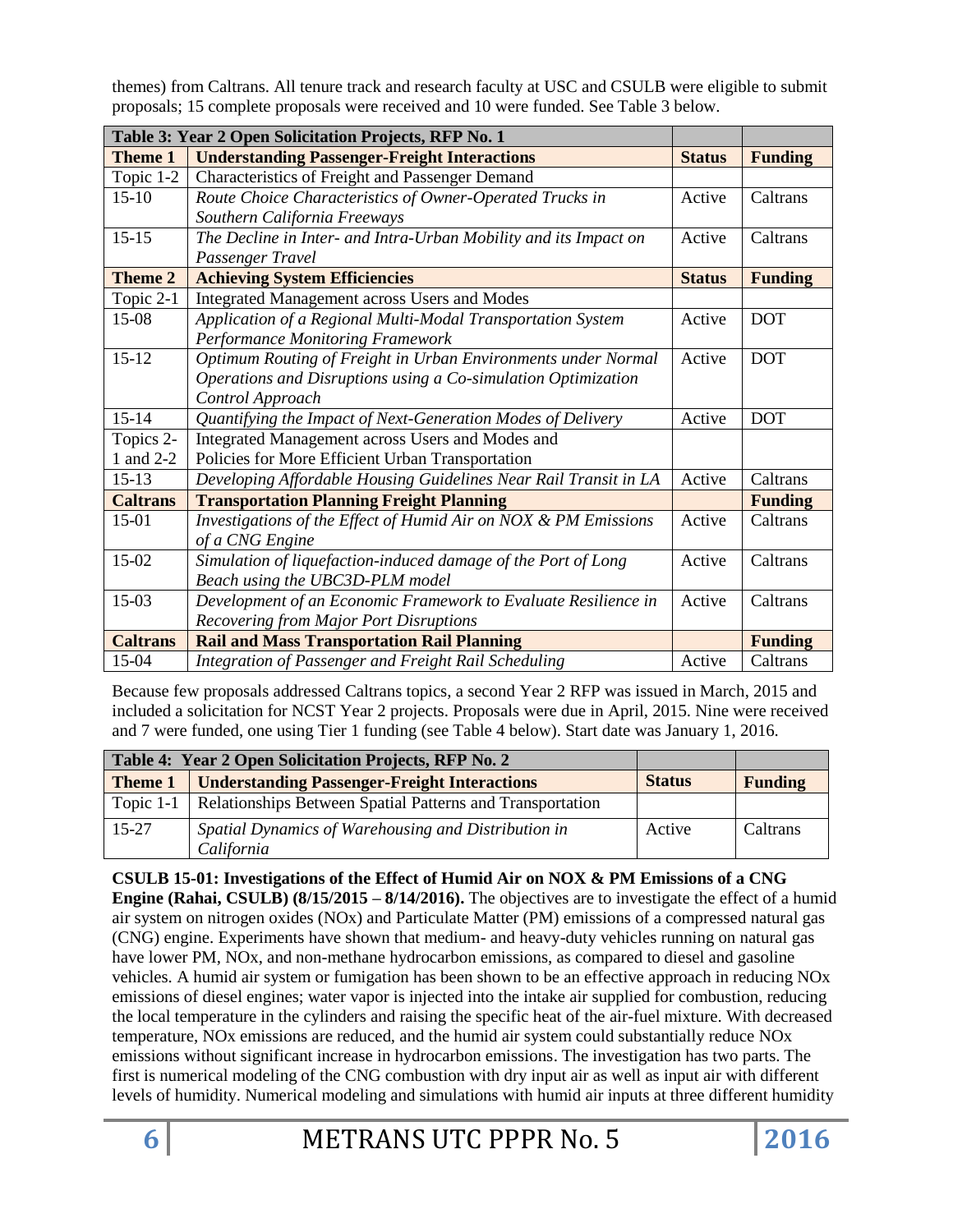levels have been completed. Non-premixed combustion in a single cylinder was simulated using the presumed probability density function combustion model. Results indicate approximately 53% reduction in NO emission with 5% humidity, however, there was an increase of more than 30% in CO emission. With 10% humidity, the NO emission is reduced by 72% while the CO is increased by 49%. Additional simulations for 15% and 30% humidity levels are in progress to find optimized humidity level for experimental evaluations. Humid air system for the engine tests has been fabricated. Preparation of the experimental set-up is ongoing and we anticipate starting engine tests in May 2016.

**CSULB 15-02: Simulation of Liquefaction-Induced Damage of the Port of Long Beach Using the UBC3D-PLM Model (Arboleda-Monsalve, CSULB) (8/15/2015 – 8/14/2016).** Southern California has an extensive record of seismic events. The Port of Long Beach is located within a few miles of the San Andreas Fault, and is near the Newport-Inglewood and the Palos Verdes faults. In the past decades, port facilities have been expanded by placing hydraulic fills behind rock retention dikes. These loose manmade fills and even their subjacent natural estuarine and marine deposits have shown to be susceptible to liquefaction. The analyses of the information regarding the subsurface exploration of the port are finished. This includes the evaluation of liquefaction susceptibility computing factors of safety against liquefaction using currently available published semi-empirical approaches that are based on field tests, mainly Standard Penetration and Cone Penetration Tests. Conclusions have been drawn regarding the onset of liquefaction and the resulting settlements after the dissipation of excess pore water pressures in the postearthquake stages. The final stage is an evaluation of the liquefaction effects of a hypothetical structure placed on top of the ground surface and the effects when subjected to the proposed earthquake motions. The research team already started to write the first draft of the final report with the numerical model description and calibrations. Conclusions, observations, and recommendations obtained in this project are being used to fulfill the final objective of this research, understanding the role of numerical modeling in engineering on the resiliency of the Port of Long Beach, which is vital for the California freight network.

**USC 15-03: Developing an Economic Framework to Evaluate Resilience in Recovering from Major Port Disruptions (Wei, USC) (8/15/2015 – 8/14/2016).** This study develops an operational and analytical framework to evaluate the effectiveness of a comprehensive list of relevant resilience options that can help ports and related businesses in the supply chain recover more rapidly from port disruptions. We extend and adapt a computable general equilibrium (CGE) model and apply it to quantify the relative contributions of various resilience options in mitigating potential economic impacts from port disruptions. During this reporting period, we reviewed the literature on port resilience and found that most studies focused on supplier-side (rather than customer) resilience and few attempted to quantify the effectiveness and cost of the resilience tactics. We developed an analytic framework to identify and evaluate the relevant set of economic resilience options to port disruptions on both supplier-side and customer-side, and identified the approach to incorporate them formally into the CGE models. For the Case Stud, we have completed the simulations for the Base Case (without resilience considerations). The simulation results indicate that about half of the economic impacts stemming from the disruptions of three major ports in California caused by the USGS Tsunami Scenario will take place in the three-county region of POLA/POLB and about 1/3 of the impacts in the San Francisco nine-County region. Next, we work on simulations of the effects of port resilience strategies in terms of their respective potential to reduce economic losses from disruptions. We formulate policy recommendations to enhance economic resilience based on our research findings and write the final report.

**USC 15-04: Integration of Passenger and Freight Rail Scheduling (Dessouky, USC) (8/15/2015 – 8/14/2016).** This project develops a methodology to integrate passenger and freight rail scheduling when they share the same tracks to reduce train delay on major corridors. Typically, scheduling for passenger and freight trains is performed separately. Passenger train schedules are usually based on fixed timetables, whereas with freight scheduling there is more flexibility in setting departure times. We will investigate the impact and potential benefits of integrating the scheduling of these two types of trains. We will use the rail network from Downtown Los Angeles to Colton as our test case. We have completed task 1 (updating the train data sets and literature review) and task 2 (modifying a simulation model to existing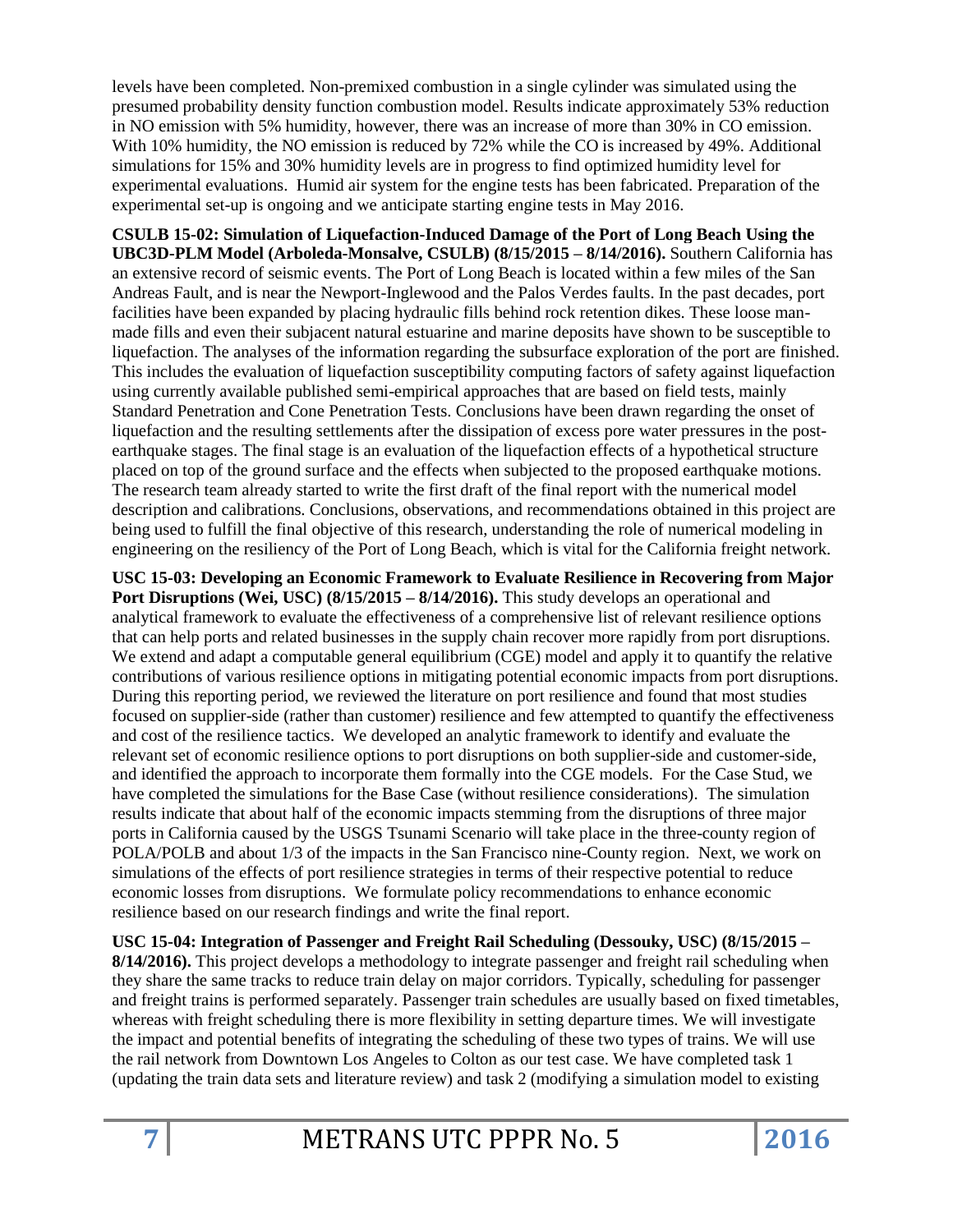rail trackage). We are almost finished with task 3 (algorithmic development) and have started task 4 (validation and experimental comparison of the proposed algorithm with existing methods).

**USC 15-08: Application of a Regional Multi-Modal Transportation System Performance Monitoring Framework (Giuliano, USC) (8/15/2015 – 8/14/2016).** This research examines the characteristics and explanatory factors associated with intra-metropolitan variation in highway and arterial system performance. Better understanding of performance variation will support more effective transportation system management. Our study consists of three parts. We first investigate whether significant performance (speed, flow, and buffer index) variation exists across functionally comparable roadway sections, various times of day, days of week, and time periods of the year. Second, we perform statistical tests to analyze and identify location and network factors that determine systematic or idiosyncratic variations. Finally, we consider how our results could be used to improve system performance across modes, locations, and times. We continue tasks 1 and 2. We have downloaded highway traffic data, and are downloading arterial traffic data. We are performing data quality checks, cleaning/filtering, and have scheduled a meeting with Caltrans D7 to discuss highway data issues. We have collected and analyzed attributes of various road network datasets, and are using updated network configuration data for this study. We have performed a new cluster analysis of the highway system (and are testing alternative ways), and developed a methodology of clustering the arterial system (work ongoing). We have also worked out a detailed methodology of performance variation analysis.

**CSULB 15-10: Route Choice Characteristics of Owner-Operated Trucks in Southern California Freeways (Kim, CSULB) (8/15/2015 – 8/14/2016).** This project is developing a full research design to evaluate route choice characteristics used by owner-operated trucks when choosing from two or three different types of roads. Shipper responses to travel cost, reliability on-time arrival, comfort, convenience, safety, and ownership are important to understand shipper behaviors and to aid in developing appropriate strategies and incentives for better managing shared systems. The work includes: 1) critical literature review; 2) clear and detailed statement of objectives for the stated preference survey; 3) development of a survey instrument; 4) identification of the sample population; 5) proposed methodology for generating a representative sample of respondents; and 6) pilot test. We have completed critical literature review and summarized key information to show how the existing studies relate to the project work. Using GIS software, Google Maps, and Caltrans website information, the freeways of interest and various distribution centers from the ports of Long Beach and Los Angeles were visualized to look closely at all interstate and state routes in LA County. The project team also designed and administered a preliminary questionnaire that provided us with useful information about truck drivers, and more specifically, the population of interest, while acting as a preliminary training session for student assistants who will administer a full-scale questionnaire and/or survey. More importantly, the project team has analyzed the key factors that truck drivers consider when deciding which route to take through the literature on the subject matter. Based on the factors, an analytic hierarchy process (AHP) survey was designed to obtain the significance level of each of these for the informed decision making process of which route to take.

### **USC 15-12: Optimum Routing of Freight in Urban Environments under Normal Operations and Disruptions using a Co-simulation Optimization Control (Ioannou, USC) (8/15/2015 – 8/14/2016).**

During the last period we formulated the problem as an optimization problem in addition to developing the simulator for testing and evaluating the proposed techniques. The nonlinear optimization problem which is hard to solve is converted into a pointwise-in-time linear optimization problem that is easy to solve. The information needed at point of time is generated by the on line simulator. We developed a method how to use the optimization results to reallocate freight to different links by using a gradient technique to make changes in a direction that further minimizes the overall cost. We will next evaluate the developed method using the simulator based on realistic scenarios. These evaluations will be used to consider ways to improve the method further by either reformulating the optimization problem or changing the gradient approach for faster reduction in cost at each iteration. We also plan to examine scalability and speed of response to incidents and unexpected events that cause significant disruptions.

**USC 15-13 Development of Affordable Housing Guidelines near Rail Transit in Los Angeles (Bostic, USC) (8/15/2015 – 8/14/2016).** Since our last report, we have made significant progress on this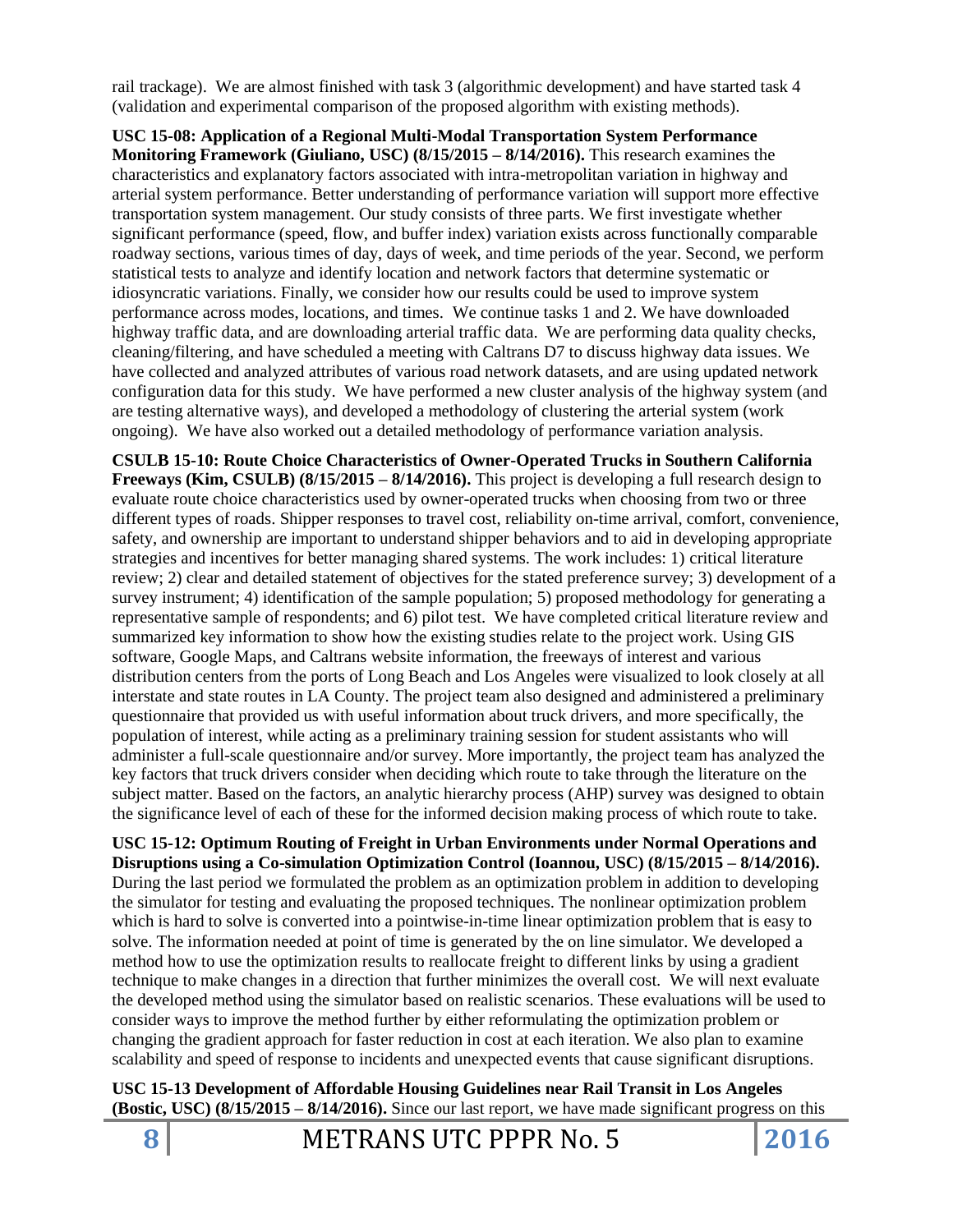project. We completed building the typologies for the project as well as the models that estimate the impacts of different development patterns on housing affordability and greenhouse gas emissions. Having both of these, we were able to demonstrate the utility of our research by simulating what would happen if Los Angeles pursued two different development strategies around their rail transit stations. This work culminated in a working paper, which we have presented at seminars at the Furman Center at New York University and the Department of Urban Studies and Planning at California State University – Northridge. We also presented this at the Association of Collegiate Schools of Planning national conference in Houston. We incorporated the feedback from these presentations into a revised working paper, which we submitted to a journal (*Journal of the American Planning Association*) in March 2016. While we await word from the journal, we continue to review our analytical models. In addition, we are devoting effort towards identifying ways that we might expand the approach to further refine this analysis.

**USC 15-14: Quantifying the Impact of Next-Generation Modes of Delivery (Carlsson, USC)** 

**(8/15/2015 – 8/14/2016).** The purpose of this project is to apply quantitative tools from geospatial analysis, geometric probability theory, and mathematical optimization to predict the impacts that new delivery paradigms will have on traffic congestion and carbon emissions. There is an unprecedented expansion of last-mile delivery services that transport products to households within a short time frame. The net impact of these services is that a person's trip to the store is now replaced by a trip taken by a third party, which might benefit from an economy of scale by (for example) taking an efficient route through multiple households at once, aggregating demand more efficiently. This project will model this change within a mathematical optimization framework to determine the circumstances under which these services can provide the greatest social benefit. We have completed the first three tasks of our proposal, namely a literature review, an analysis of multi-stop trips, and an analysis of multi-stop trips to study the amount of adoption of delivery services necessary in order for social benefits to be realized. We are working on the fourth task, studying temporally-varying demand and the impacts of profit maximization.

**USC 15-15: The Decline in Inter- and Intra-Urban Mobility and its Impact on Passenger Travel (Painter, USC) (8/15/2015 – 8/14/2016).** This project consists of three parts: 1) analyze the characteristics and implications of declining US migration trends, 2) conduct empirical analyses to determine how the current trend affects urban passenger travel demand, and 3) discuss strategies to help achieve national/regional transportation policy goals considering current population dynamics. Task 1 focuses on understanding whether the changing demographic composition of the U.S. is related to the decline in mobility. We analyze the most recent changes, and document the determinants, magnitudes, and characteristics of the decline in inter- and intra-urban mobility and continue data analysis. Task 2 is to analyze whether consideration of past/current population migration trends allows us to better model and hence more reliably forecast urban passenger travel demand. We have developed the methodology, reviewed the literature, and considered data availability and accuracy. We performed geospatial data collection and preparation, and addressed a major geospatial incongruency problem in this study period. We have started conducting a longitudinal analysis of the determinants of transit ridership across US urbanized areas, isolating how inter-urban migration affects ridership by altering demographic landscapes. The estimated effect is expected to help forecast the demand for transit use across select cities that are most affected by the decline in mobility. Depending on our findings, we will consider whether we need to extend the national study to an intra-urban (LA region) analysis of travel behavior and trends. Finally, we explore and discuss various supply and demand side strategies aimed at managing auto demand and encouraging transit use.

**USC 15-27: Spatial Dynamics of Warehousing and Distribution in California (Giuliano, USC) (12/1/2016 – 12/31/2016).** The purpose of this research is to document and analyze the location patterns of warehousing and distribution activity in California. Population and economic growth, shifting supply chains and distribution practices, scale economies in warehousing, and California's role in international trade are affecting the growth and spatial patterns of warehousing and distribution (WD) activities. The location of WD activities has implications for freight demand and flows, and thus is a critical element in statewide transportation planning. We finished Task 1 and 2 and have worked on Task 3. We have collected literature on logistics spatial trends and drafted a summary chapter. We have assembled and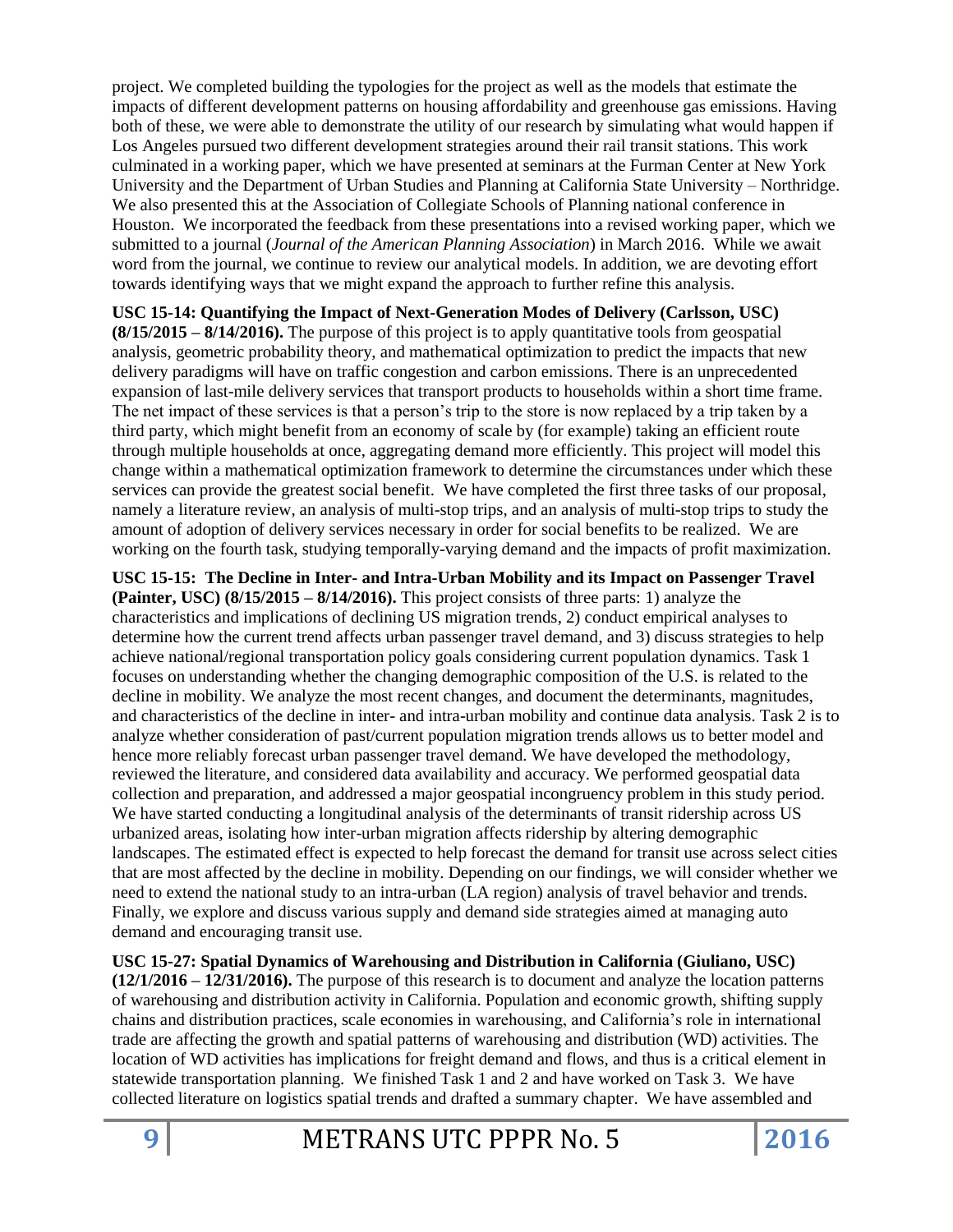verified state wide transportation infrastructure and ZBP datasets, which provide WD location and activity attributes. Simultaneously, we have described changes in numbers and spatial patterns of WDs with respect to the distribution of employment, population, and transportation infrastructure. We are in the process of generating multiple maps that present WD facilities and transportation infrastructure, such as highway systems, major airports, seaports, and intermodal facilities throughout California. We have developed a detailed methodology of statistical analysis of WD trends (Task 4).

We issued our Year 3 RFP [\(http://www.metrans.org/research-projects/metrans-utc\)](http://www.metrans.org/research-projects/metrans-utc) on March 11, 2016, with proposals due April 15, 2016 We issued this RFP to allocate the remaining research funding from the METRANS Tier 1 funds, including remaining funds from previous years.

*1.1.3 Dissemination.* Research reports are published to the METRANS website and presented at METRANS research seminars, open to the public. Preliminary results are often presented at conferences. All projects are expected to result in refereed publications.

*The following papers are under review or under preparation for a journal submission:*

- B. Englert, "A Smartphone-Based Truck Monitoring System for the Ports of LA and Long Beach."
- B. Englert, M. Aliasgari, S. Asgari. , "Smart Truck Driver Assistant: A Cost Effective Solution for Real Time Management of Container Delivery to Trucks", in preparation for journal submission.
- G. Como, E. Lovisari, and K. Savla (2016). Convexity and Robustness of Dynamic Traffic Assignment for Control of Freeway Networks, Transportation Research Part B: Methodological, under review.
- G. Giuliano, G. S. Kang, and J. Yuan (2015) "Using proxies to describe the metropolitan freight landscape", revise and resubmit for Urban Studies.
- G. Painter, and S. Chakrabarti, "How Does Population Migration Affect Travel Demand? An Analysis of Transit Ridership across U.S. Metropolitan Areas Over 2006-2013" (Working title), in preparation for *Transportation Research Part A: Policy and Practice*.
- J. Carlsson, "Household-Level Economies of Scale in Transportation," accepted for publication in forthcoming issue of *Operations Research*.
- K. Savla, "Distributed Algorithms for the Dynamic Network Traffic Assignment," tentatively planning submission for IEEE *Transactions on Control of Networked Systems*.
- K. Savla, "Throughput Optimality of Proportionally Fair Traffic Signal Control Policies under General Phase Architectures," planning submission for SIAM *Journal on Control and Optimization*.
- M. Boarnet, A. Hong, R. Santiago-Bartolomei, Urban Spatial Structure, Employment Subcenters, and Freight Travel, under submission at *Journal of Transport Geography*
- M. Dessouky, and H. Zou, "A Look-Ahead Routing Strategy for Solving the Dynamic Vehicle Routing Problem."
- R. Bostic, S. Rodnyansky, R. Santiago-Bartolomei, "Environmentally Sustainable and Affordable Housing Near Transit in Los Angeles", submitted to the *Journal of the American Planning Association* in March 2016
- Y. Zhao, F. Vital, P. Ioannou and T. Rajabioun, "A Traffic Light Priority System for Trucks and Its Impact on Traffic Flows" submitting to IEEE *Transactions on Intelligent Transportation Systems.*

*The following were published:*

- A. Abadi, P. Ioannou and M. M. Dessouky, "Multimodal Dynamic Freight Load Balancing", *IEEE Trans. on ITS*, Feb. 2016, Vol. 17, no. 2, pp. 356-367
- G. Como, E. Lovisari, and K. Savla (2015). "Convex Formulations of Dynamic Traffic Assignment for Control of Freeway Networks", Allerton Conference on Communication, Control and Computing, Monticello, IL
- G. Nilsson, P. Hosseini, G. Como, and K. Savla (2015). "Entropy-like Lyapunov Functions for Stability Analysis of Adaptive Traffic Signal Control", *Proceedings of the IEEE Conference on Decision and Control*, Osaka, Japan, pages 2193-2198
- K. Ying, A. Ameri, A. Trivedi, D. Ravindra, D. Patel, M. Mozumdar, "Decision Tree-based Machine Learning Algorithm for In-node Vehicle Classification", *Proceedings of IEEE Green Energy and Systems Conference*, Long Beach, November 2015, USA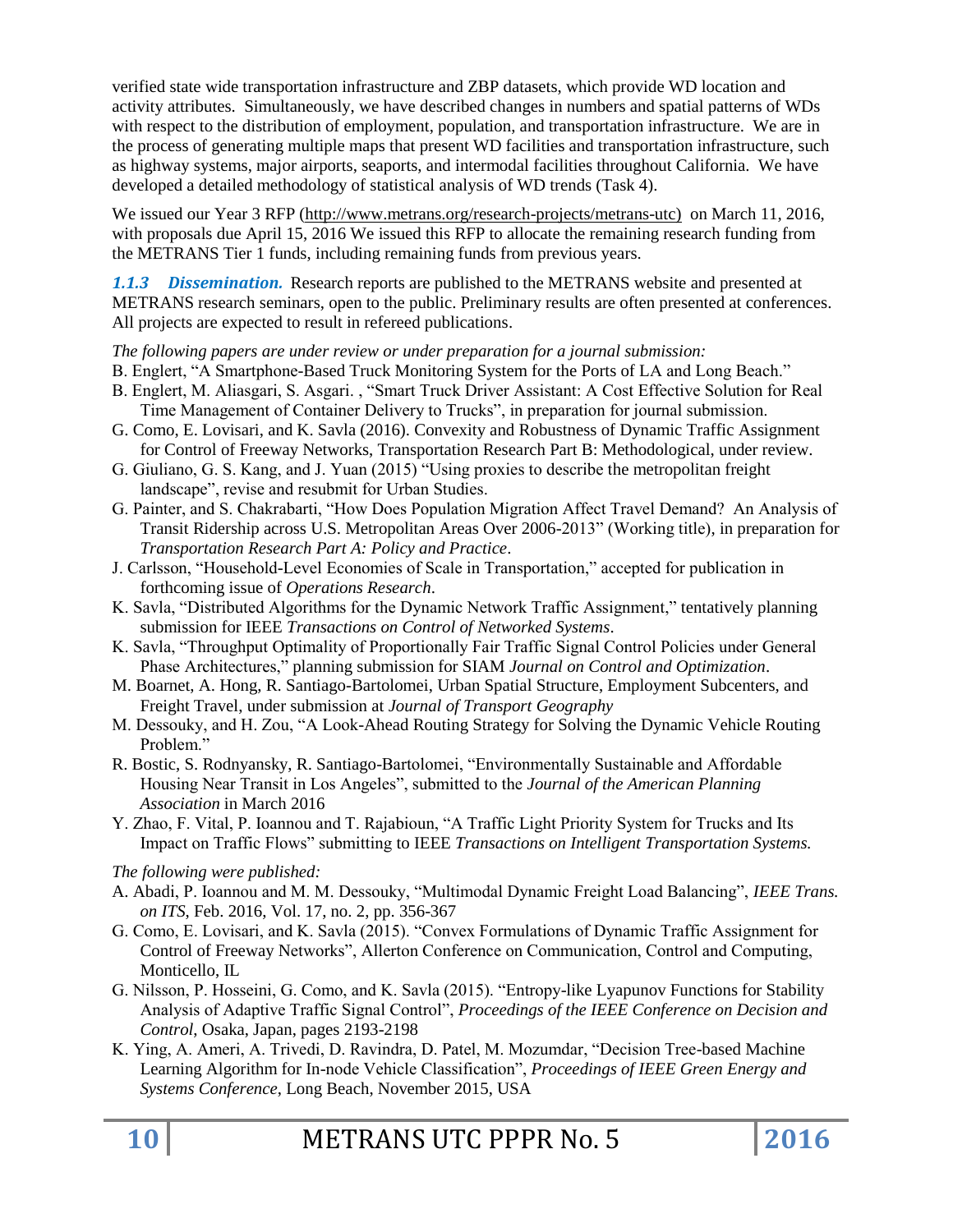- P. Hosseini, and K. Savla (2016). "A Comparison Study Between Proportionally Fair and Max Pressure Controllers for Signalized Arterial Networks", Transportation Research Board Annual Meeting, Washington DC. Paper number 6738.
- Q. Ba, K. Savla, and G. Como, (2015). Distributed Optimal Equilibrium Selection for Traffic Flow over Networks, *Proceedings of the IEEE Conference on Decision & Control*, Osaka, Japan, pp 6942-6947

#### *The following were recently submitted for conference presentation.*

- G. Giuliano, "Application of the Los Angeles Archived Data Management System (ADMS) to analyze intra-metropolitan variation in highway and arterial system performance", submitted for the 56th Annual Conference of the Association of Collegiate Schools of Planning
- L. G. Arboleda-Monsalve, J. Mercado, A. Sover, and D. G. Zapata-Medina, (2016). "Liquefaction of a Major U.S. Port Facility using the UBC3D-PLM Constitutive Soil Model," Submitted for possible publication and presentation to GeoFrontiers 2017, March 12-15, Orlando, FL.
- T. O'Brien, "Trucking Regulation as a Critical Supply Chain Asset in Port Complexes," submitted for presentation at the  $14<sup>th</sup>$  Conference on World Congress on Transport Research in Shanghai, China, July 2016.

### *During this reporting period, the following were presented:*

- C. Shahabi, U. Demiryurek, "Analysis and Prediction of Spatiotemporal Impact", METRANS Seminar, Feb.10, 2016
- D. Preciado, N. Avila, and L. G. Arboleda-Monsalve (2015), "Simulation of Liquefaction-induced damage of the Port of Long Beach using the UBC3D-PLM model," Poster presented at California State University Program, HSI-STEM Summer Bridge at the Beach, Long Beach, California, 2016.
- G. Giuliano, "Spatial Dynamics of Warehousing and Distribution in California", University of Antwerp: March 2016, Antwerp, Belgium
- G. S. Kang, "Spatial Dynamics of Warehousing and Distribution in California", International Urban Freight Conference (I-NUF), Oct 2015, Long Beach, CA
- G. S. Kang, "Spatial Dynamics of Warehousing and Distribution in California", ACSP Annual Conference, Oct 2015, Houston, TX
- L. G. Arboleda-Monsalve "Numerical Simulation of Liquefaction in a Major Port Facility using UBC3D-PLM Model," Los Angeles Geo-Institute Chapter (ASCE), City of Commerce, California, 2016.
- M. Boarnet, E. Hong, and R. Santiago-Bartolomei, "Urban Spatial Structure, Employment Subcenters, and Freight Travel," submitted to Transportation Research Board (TRB) Annual Meetings (2016), for presentation and publication
- M. Mozumdar, "Development of Micro-Wireless Sensor Platforms for Collecting Data of Passenger-Freight Interactions", METRANS Seminar, Nov.18, 2015
- P. Ioannou, Invited Speaker for IPAM program on Traffic Modeling, UCLA, October 26-27, 2015
- P. Ioannou, Invited Speaker Traffic Flow Management Culminating Workshop, IPAM, Lake Arrowhead, 12/6-12/11/2015
- S. Lam, "Tracking Truck Flows with Programmable Mobile Devices for Drayage Efficiency Analysis", International Urban Freight Conference (I-NUF), Oct, 2015, Long Beach, CA
- S. Lam, "Tracking Truck Flows with Programmable Mobile Devices for Drayage Efficiency Analysis", METRANS Seminar, Nov.14, 2015
- V. Sharma, A. Parhad, M. Mozumdar, "Energy Scavenging Using Piezoelectric Sensors to Power in Pavement Intelligent Vehicle Detection Systems", International Urban Freight Conference (I-NUF), Oct 2015, Long Beach, CA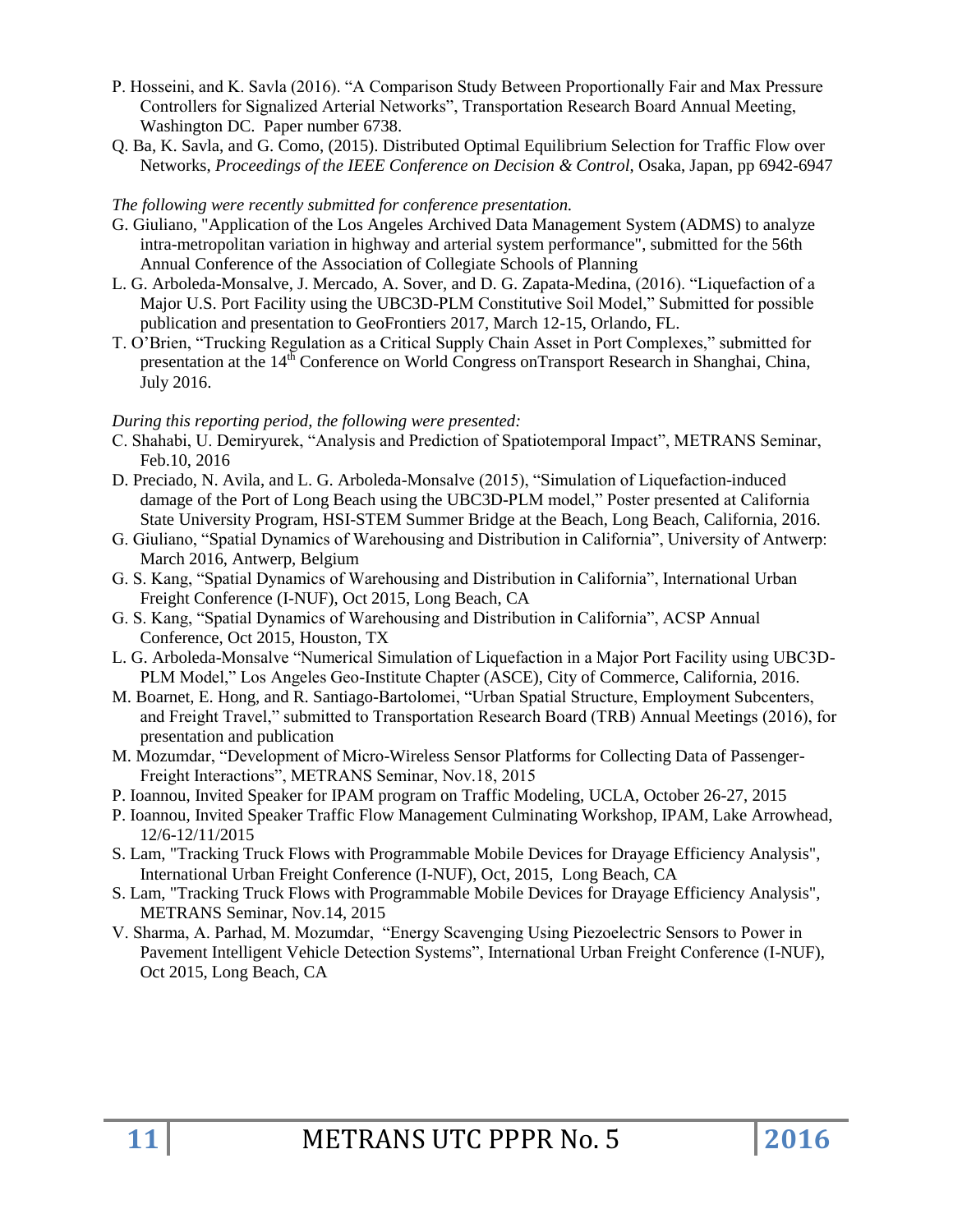*1.1.4 Plans for Next Reporting Period* Plans are to: 1) complete the last Year 1 open solicitation project and the first set of Year 2 projects; 2) continue work on the project awarded from the second Year 2 RFP, 3) award and begin the Year 3 RFP projects, and 4) continue dissemination of research results via our website, other publications, papers, conference presentations, and our seminar series.

### **1.2 EDUCATION AND WORKFORCE DEVELOPMENT**

METRANS' education goal is to foster education and training to contribute to the development of the transportation workforce. Traditional discipline-based education and training is not sufficient for current and future workforce demands; our approach is multi-disciplinary, multimodal, and incorporates both passengers and freight. Under this grant we are developing a series of education activities, from K-12 to PhD. These programs build on the education and training programs available at both universities.

### *1.2.1 New and Continuing Activities Associated with Degree Programs*

*Graduate Research Assistantships*: We reserved Year 2 funds for graduate research assistantships to support dissertations not tied to a specific research grant and to attract new PhD students. We were able to support our PhD students on other grants, and recruit new students without offering separate assistantships. These funds were therefore shifted into the research project funds.

*New Graduate Courses*: Four new Supply Chain Management courses were introduced at CSULB in the spring of 2016 as part of the new Master of Science in Supply Chain Management Degree (MSSCM) launched fall 2015. These courses are *SCM 614, Supply Chain Management; SCM 625, Global Supply Chain Strategy; SCM 630, Project Management; SCM 640, Logistics and Transportation Management.*

*New Undergraduate Minor and Coursework under Development:* The CSULB Department of Civil Engineering/Construction Engineering Management and CITT continue to develop an undergraduate minor degree in transportation in the College of Engineering (COE). The COE has proceeded with hardware procurement for establishment of a Remote Desktop Service for engineering drivers and software for development of online education and is working on the curriculum.

### *1.2.2 Facilitating Connections between Students and Employers*

*Professional Development*: We continue to partner with WTS-LA to promote student participation in the WTS-LA resume book and to facilitate and sponsor membership and attendance at WTS events. METRANS Assistant Director Victoria Deguzman is the chapter University Liaison, and serves on the Resume Book Committee, in both capacities conducting outreach for WTS to both high schools and institutions of higher learning throughout the greater LA region. During the reporting period, we selected our 2015 Student of the Year, a Latino first-generation college student, and provided financial assistance for him to attend the awards banquet and the weeklong TRB conference in Washington DC. We also offer career services to students interested in a transportation related career, facilitate connections with students and industry, and host on-campus opportunities for professional photographs.

*METRANS Mentor Program*: In this program, transportation practitioners (mentors) guide students to make informed career decisions and to develop into well-rounded professionals. We have continued our year-over-year growth. Of the 25 mentees matched during the reporting period, 15 are female, and three are both female and members of underrepresented groups (Hispanic/Latina).

*METRANS Lunch with a Practitioner Series:* Designed to facilitate career planning and provide guidance from and connections with practice, these events allow current transportation students to meet and learn from active transportation practitioners. Five were held during this reporting period. See below.

| Table 5: METRANS Lunch with a Practitioner Series held during the reporting period |                                                    |                                |
|------------------------------------------------------------------------------------|----------------------------------------------------|--------------------------------|
| Date                                                                               | <b>Title/Topic</b><br>Guest(s)                     |                                |
| 10/7/2015                                                                          | William Kelly, President/CEO                       | Transportation Consulting and  |
|                                                                                    | Kelly Associates Management Group                  | <b>Holding Public Office</b>   |
| 11/4/2015                                                                          | Matthew Benjamin, Principal                        | Transportation Careers in the  |
|                                                                                    | Fehr & Peers                                       | Private Sector                 |
| 2/17/2016                                                                          | John Lower, Associate Vice President, Iteris, Inc. | Transportation "Plangineering" |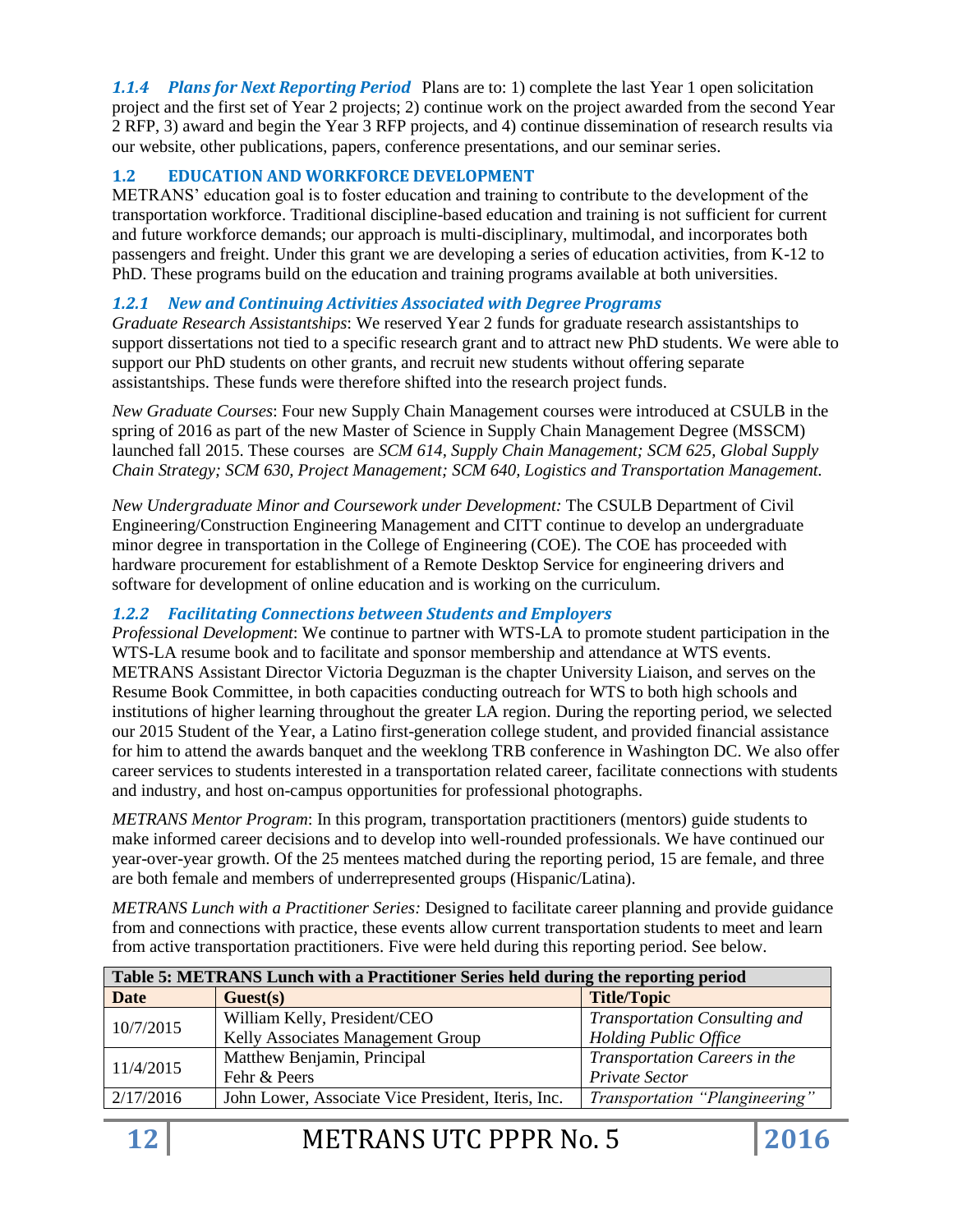| 2/19/2016 | Karl Fielding, Lead Planner,                   |                                                                                  |  |
|-----------|------------------------------------------------|----------------------------------------------------------------------------------|--|
|           | <b>WSP   Parsons Brinckerhoff</b>              |                                                                                  |  |
|           | Tony Mendoza, Planning Manager                 | Connecting and Transforming<br>California: California High-<br><b>Speed Rail</b> |  |
|           | WSP   Parsons Brinckerhoff                     |                                                                                  |  |
|           | Kevin Alvarado, Public Involvement Specialist, |                                                                                  |  |
|           | WSP   Parsons Brinckerhoff                     |                                                                                  |  |
| 3/4/2016  | Steven Mateer, Transportation Planning Manager | <b>Transportation Careers in the</b>                                             |  |
|           | Los Angeles Metro                              | <b>Public Sector</b>                                                             |  |

*METRANS Internship and Employment Database:* Internships provide professional experience and often lead to jobs. All transportation students are encouraged to secure internships. During the reporting period, students were successfully placed in transportation internships at include LA Metro, the LA-DOT, the Port of Los Angeles, the Port of Long Beach, Fehr and Peers, Iteris, the City of Beverly Hills, USC Department of Transportation, California State Legislature, Mitsubishi, Target, and Torrance Transit. We also collect and disseminate information regarding transportation employment opportunities.

*CITT Job and Internship Post:* To facilitate placements, the Center for International Trade and Transportation (CITT) has also established a job and internship post, at the Manifest website: <http://www.ccpe.csulb.edu/TheManifest/calendar.aspx>. CITT also works with the CSULB Career Development Center matching students to employment and internship opportunities.

### *1.2.3 Non-degree Programs*

*Metropolitan Transportation Management Certificate (MTMC)*: Curriculum development has continued. We have developed a proposal to work with LA Metro to pilot the first class with its employees. The course will cover multi-modal transportation planning fundamentals, with a focus on passenger-freight conflicts. The course will use the development of a scope of work for a planning consultant on a sitespecific project in the City of Los Angeles as a framework. The course will be offered in fall 2016.

*Certificate in Transportation Systems:* This is an interdisciplinary program administered by the USC Department of Civil Engineering, open to graduate-level students campus-wide, combining engineering with policy, planning, and project management. During the reporting period, three students were enrolled.

### *1.2.4 Research Seminars*

*METRANS Transportation Research Seminar Series:* This serves as a forum for faculty, guest presenters, and advanced graduate students to present their research. Seminars take place during the fall and spring semesters, are open to the public, and are often a collaborative effort of METRANS and cosponsors such as student, academic, and professional groups. Many are recorded and made available through social media. Seminars are well attended, with attendance during the reporting period of nearly 400. See below.

| Table 6 METRANS Research Seminars held during the reporting period |                                                                                                                                                                              |                                                                                                 |                                                                                                                   |
|--------------------------------------------------------------------|------------------------------------------------------------------------------------------------------------------------------------------------------------------------------|-------------------------------------------------------------------------------------------------|-------------------------------------------------------------------------------------------------------------------|
| <b>Date</b>                                                        | S <sub>p</sub> e <sub>aker(s)</sub>                                                                                                                                          | <b>Title</b>                                                                                    | <b>Cosponsor</b>                                                                                                  |
| 10/24/2015                                                         | I-Hung Khoo, Professor<br>Department of Electrical<br>Engineering, CSULB<br>Tang-Hung Nguyen, Professor<br>Dept. of Civil Eng. and<br>Construction Eng.<br>Management, CSULB | Noise Mapping of<br>Container Terminals at<br>the Ports of Long Beach<br>& Los Angeles          | Center for International<br>Trade and Transportation<br>(CITT)                                                    |
| 11/5/2015                                                          | Burkhard Englert, Chair<br>Department of Computer<br>Science, CSULB                                                                                                          | <b>Tracking Truck</b><br>Movements at the Ports<br>of Long Beach & LA                           | Center for International<br>Trade and Transportation<br>(CITT)                                                    |
| 11/11/2015                                                         | Donald Shoup, Professor<br>Department of Urban<br>Planning, UCLA                                                                                                             | <b>Politically Popular</b><br>Parking Meters: A<br>Progress Report on<br><b>Parking Reforms</b> | <b>USC</b> Price International<br>Policy, Planning, and<br>Management Program and<br>Partnership for Equitable LA |

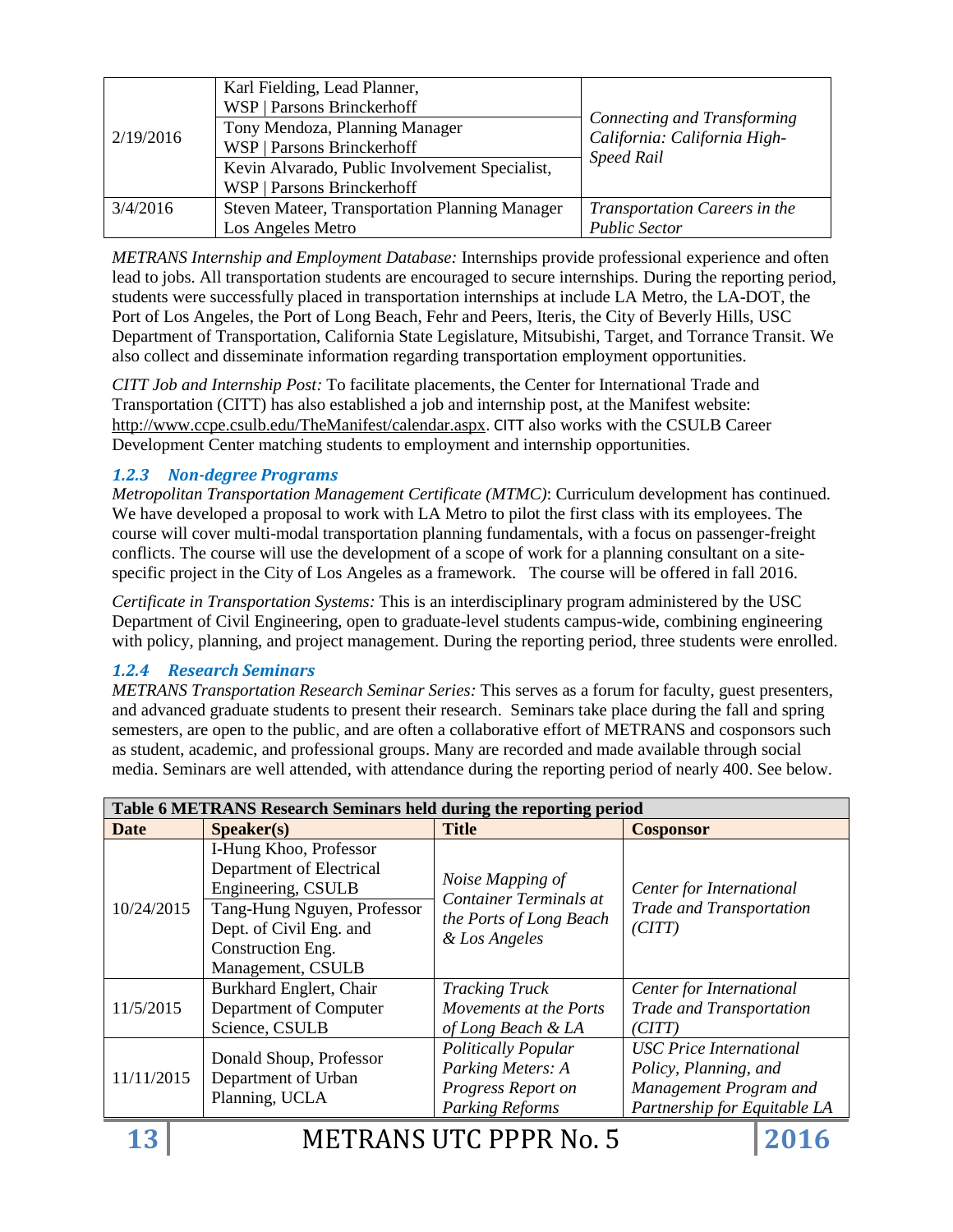| 11/14/2015 | Shui Lam, Professor, CSULB<br>Computer Engineering &<br><b>Computer Science</b><br>Department,                                                               | <b>Tracking Truck Flows</b><br>With Programmable<br>Mobile Devices for<br>Drayage Efficiency<br>Analysis                         | Center for International<br>Trade and Transportation<br>(CITT)                          |
|------------|--------------------------------------------------------------------------------------------------------------------------------------------------------------|----------------------------------------------------------------------------------------------------------------------------------|-----------------------------------------------------------------------------------------|
| 11/18/2015 | Mohammad Mozumdar,<br><b>Assistant Professor</b><br>Department of Electrical<br>Engineering, CSULB                                                           | Development of Micro-<br>Wireless Sensor<br><b>Platforms for Collecting</b><br>Data of Passenger-<br><b>Freight Interactions</b> | <b>USC</b> Student Chapter of the<br><b>Institute for Transportation</b><br>Engineering |
| 12/2/2015  | Antonio Bento, Professor<br>Price School, USC                                                                                                                | Cars that Kill?The<br><b>Effect of Fuel Economy</b><br>Standards on Vehicle<br>Weight Dispersion and<br>Safety                   | <b>USC</b> Student Chapter of the<br><b>American Planning</b><br>Association (APA)      |
| 2/10/2016  | Cyrus Shahabi, Director<br><b>Integrated Media Systems</b><br>Center, USC<br>Ugur Demiryurek, Associate<br>Director, Integrated Media<br>Systems Center, USC | <b>Analysis and Prediction</b><br>of Spatiotemporal<br><b>Impact</b>                                                             | USC Viterbi School of<br>Engineering                                                    |
| 2/23/2016  | Williams Riggs, Asst Prof.<br>College of Architecture and<br>Env. Design, Cal Poly SLO                                                                       | <b>Urban Design and Street</b><br>Typology: Do They<br><b>Matter</b>                                                             | <b>USC Price Urban Growth</b><br><b>Seminars</b>                                        |
| 2/24/2016  | Jean-François Cordeau,<br>Professor, Department of<br><b>Logistics and Operations</b><br>Management, HEC Montréal                                            | <b>Benders Decomposition</b><br>for Production Routing<br><b>Under Demand</b><br>Uncertainty                                     | <b>USC Sonny Astani</b><br>Department of Civil &<br><b>Environmental Engineering</b>    |
| 3/2/2016   | Genevieve Giuliano, Professor<br>Price School, USC<br>Eun Jin Shin, Doctoral Student<br>Price School, USC                                                    | Is Los Angeles<br><b>Becoming Transit-</b><br>Oriented?                                                                          | <b>Associated Students of</b><br>Planning and Development at<br><b>USC</b>              |
| 3/9/2016   | Paige Zhuang, Professor<br>Maritime College, Ningbo<br>University, China                                                                                     | Regional Governance of<br>a Port in China                                                                                        | Center for International<br>Trade and Transportation<br>(CITT)                          |

*1.2.5 Educational Enrichment.* METRANS offers support to transportation-related student and professional groups at USC, CSULB, and in the community to assist them with strategic planning, event planning and execution, membership recruitment and retention, awards, scholarships, and operations. These groups include WTS-LA, WTS-OC, USC Student Chapter of the Institute for Transportation Engineers (ITE), USC Student Chapter of the American Planning Association (APA), Price Sol Global (graduate-level students of planning policy), Price Women Leading Policy, Planning, and Development (WLPPD), Young Professionals in Transportation (YPT), Price Partnership for an Equitable Los Angeles (PELA), International Public Policy and Management Program (IPPAM), the USC student chapter of the National Society of Black Engineers (NSBE) the USC student chapter of the Society of Women Engineers (SWE), USC Asian Pacific Islander Caucus (APIC), Price Latino Student Association (PLSA) and the Price Graduate Policy and Administration Community (GPAC). We also provide opportunities for students to experience transportation outside the classroom, such as field trips, resource and guest speaker referrals, and opportunities for publication of their written work and accomplishments.

*METRANS on the Move*: is a weekly, student generated (written and produced), student-focused newsletter that features transportation news, events, and opportunities of interest to students. Typical news pieces include newly published research results, student awards and activities, and summaries of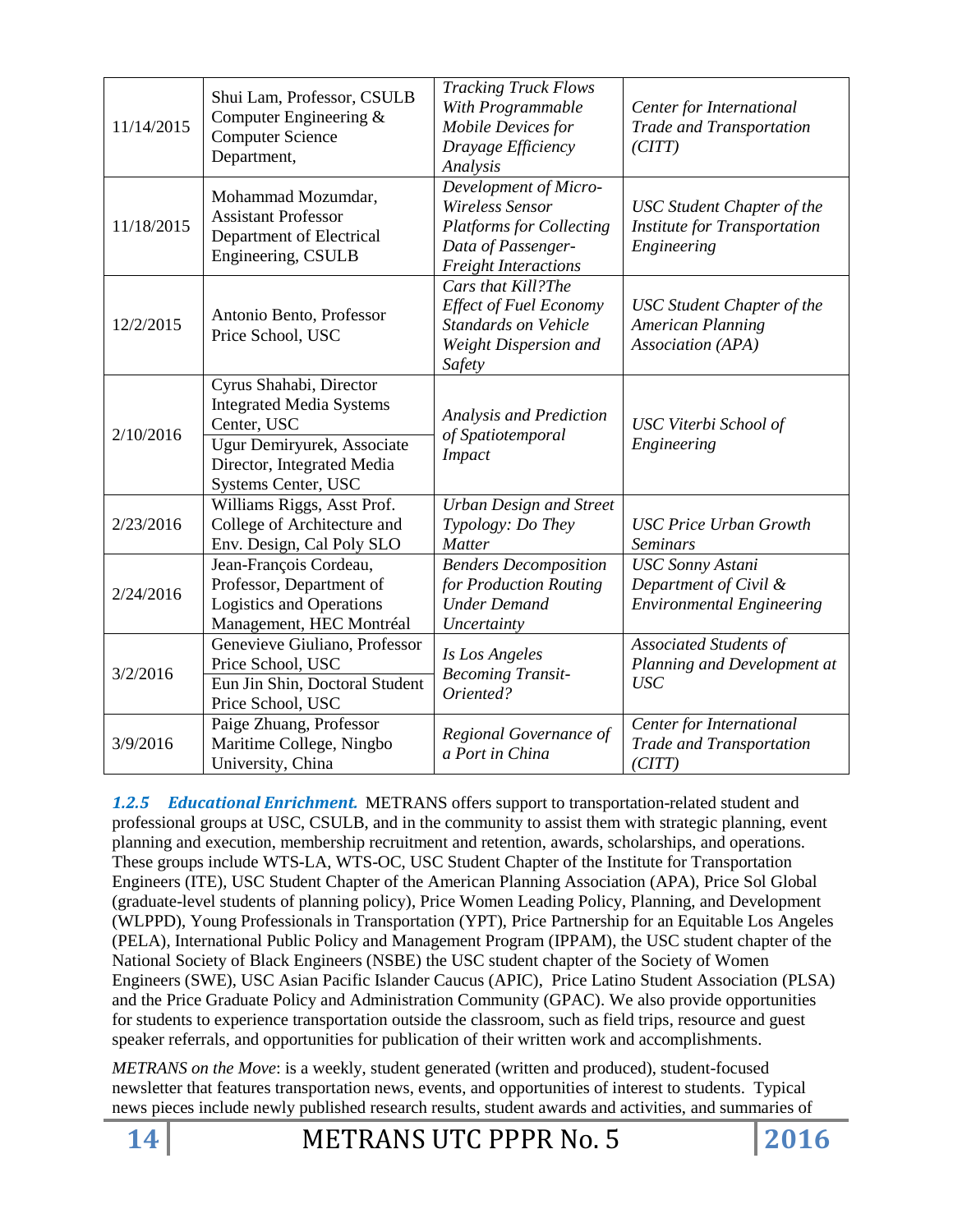METRANS events. The newsletter also includes a section devoted to transportation-related opportunities, including upcoming events such as seminars, field trips, programs, conferences, meetings, networking opportunities; job and internship postings; scholarships; training; and fellowships. The newsletter is distributed in electronic form to approximately 2,500 students, faculty, staff, practitioners, public agencies, and private firms, and is increasingly seen as a valuable tool of information dissemination for both academic and professional groups to reach a wide, diverse, and engaged audience.

*Field Trips and Site Visits*: During the reporting period, METRANS held 3 half-day field trips: 1) LA Metro (tour of the Operation Center) 2) Foothill Transit (tour of the Operation & Maintenance Facility). 3) Caltrans (tour of the Transportation Management Center).

# *1.2.6 Attracting New Entrants to Transportation*

*Virtual Transportation Academy*: We are developing courses as part of a Virtual Transportation Academy to provide opportunities for high school students to get college level credit for what could lead to an undergraduate minor degree in transportation in CSULB's COE. The program starts with an introductory class offered online which facilitates access for qualified senior high school students. This program has become a part of the undergraduate transportation specialization described above. (See Section 1.2.1.)

*1.2.7 Dissemination.* Dissemination is via courses and certificate programs, assistance regarding internships, employment opportunities, and professional development, seminars and educational series, our website, student research opportunities, support and outreach to student groups, research and career fair support and presentations, and our mentor program. We also use our Facebook, LinkedIn, and Twitter accounts to disseminate information and our podcasts to highlight our programs. We average over four posts a day on the Facebook page and two Tweets per day via Twitter. This reporting period Twitter followers grew to 227, and Facebook followers to 233. The Twitter account averages 265 impressions per day (appearances on user feeds). Our LinkedIn page has 113 members, and much of the information on METRANS programs is shared via the CITT LinkedIn site, which currently has 1,141 members.

*1.2.8 Plans for Next Reporting Period.* To continue 1) professional development, student recruitment and support, and educational enrichment programs; 2) development of the Metropolitan Transportation Management Certificate, 3) Research Seminar Series; 4) Lunch with a Practitioner Series.

## **1.3 TECHNOLOGY TRANSFER**

The goal of the technology transfer program is to broaden our reach and disseminate research results.

## *1.3.1 Continuation of Signature Events*

*International Urban Freight Conference* (*I-NUF*): We hosted the 6<sup>th</sup> I-NUF, from October 21-23, 2015 in Long Beach. More than 120 presentation abstracts were received. Special sessions and/or meetings were sponsored by the TRB Urban Freight and Intermodal Freight Transport Committees, and by the Young Members Council. Presentations were featured in the Nov. 2015 FHWA *Talking Freight* webinar series.

The 2016 State of the Trade and Transportation Industry *Town Hall*, March 30, CSULB: Themed "Partners in Innovation," the panel discussed how supply chain stakeholders are working together to identify innovative solutions that improve supply chain efficiency and effectiveness. The speakers represented marine terminal operations, port management, trucking, cargo owners, and labor and addressed incentives for stakeholders to work together to make the supply chain more transparent and the regulatory environment either encourage or discouraging innovation. An educational video produced by CSULB's Advanced Media Production team opened the event.

# *1.3.2 Outreach Events*

*Working and Living in a Port City Series:* Introducing local decision makers and community residents to the port, its position in the global supply chain, and careers available in international trade and transportation, this three-part series is offered twice a year and is taught by industry professionals and a careers advisor. It is supported by industry sponsorships and offered free of charge. CITT held one set of workshops in November 2015 and conducted outreach for another series to be held in April 2016.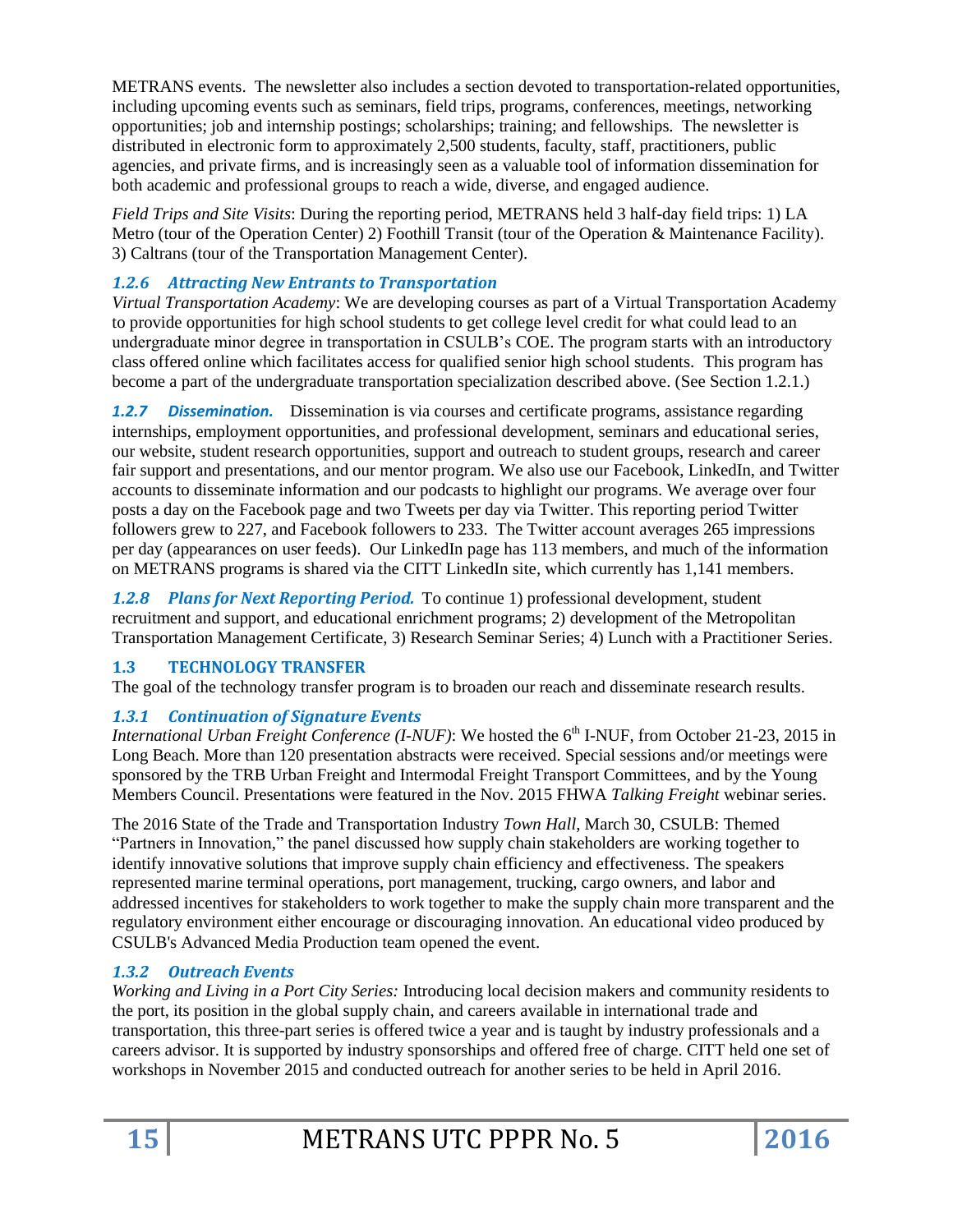*Boot on the Ground, Flats in the Boardroom: Transportation Women Tell Their Stories.* We held a special event on campus during this reporting period, a panel discussion featuring Grace Crunican, General Manager, Bay Area Rapid Transit; LaVerne Francis Reid, Former Airports Division Manager, Federal Aviation Administration; Dana Hook, Vice President, CDM Smith; Mengzhao Hu, Senior Transportation Planner, KOA Corporation; and James E. Moore, II, Professor, Vice Dean Viterbi School of Engineering, USC. Panelists shared their transportation career insights with a capacity crowd of over 150 students and practitioners at the USC Doheny Memorial Library the evening of March 23, 2016.

# *1.3.3 Media and Communications*

*Scholarly Venues*: We conduct research that both contributes to knowledge and addresses transportation problems. We expect researchers to publish in scholarly journals, and require them to present at scholarly conferences. We are submitting papers presented at I NUF 2015 to *Transport Policy* for a special issue.

*The CITT Industry Event Calendar:* The CITT Industry Event Calendar is an industry-sponsored portal where companies can share information with the broader community on events, internships, and employment opportunities and where we can reach an industry-focused audience via social media. We provide administrative support for the site. See [http://www.ccpe.csulb.edu/TheManifest/calendar.aspx.](http://www.ccpe.csulb.edu/TheManifest/calendar.aspx)

*Research Briefs*: A "Research Brief" that provides a short summary of research results suitable for a nontechnical audience is required for all research projects. These briefs are widely circulated through both traditional and social media. During the reporting period, the following research briefs were produced: *Efficiencies in Freight and Passenger Routing and Scheduling to Reduce VMT* (Dessouky), *Mitigating Urban Freight through Effective Management of Truck Chassis* (O'Brien).

*METRANS News* is a tri-annual newsletter that features the research, education and outreach activities of METRANS, in both print and online. The most recent issue was published in the fall of 2015. Over 500 copies are mailed to university transportation centers and faculty throughout the U.S., to federal, state, and local public agencies, and to the transportation industry. Over 1,700 recipients are emailed the link for each issue. Issues are posted on the METRANS website and on the TRB e-newsletter.

*METRANS Website and Social Media*: New content continues to be added to the website, and news articles (often written by transportation students) and opportunities are posted on a weekly basis. The Tier 1 UTC is at [www.metrans.org/metrans-utc.](http://www.metrans.org/metrans-utc) We are also active on Facebook, Twitter, and LinkedIn.

*METRANSInfo*: The InfoShop, designed to be a queryable database, is being merged with the METRANS blog. Members of the METRANS media/outreach team are working with METRANS researchers to adapt their research briefs into informational "ask-the-expert" editorial products.

*ContainerCasts*: These are webcasts focused on topics of interest to the international trade community and feature discussions based on O'Brien's *Long Beach Business Journal* articles. Four ContainerCasts was produced and posted during the reporting period. Episodes are available at [www.ccpe.csulb.edu/citt.](http://www.ccpe.csulb.edu/citt)

*TransCasts*: TransCasts are podcasts featuring interviews with METRANS researchers and other distinguished transportation experts – Six were posted during the reporting period. Five focused on the research presented at the 2015 I NUF Conference. Episodes are at [https://www.metrans.org/transcasts.](https://www.metrans.org/transcasts)

*Student Podcasts:* Student-generated podcasts are produced and posted bi-monthly, highlighting news and events of particular interest to students. Episodes are available at [https://soundcloud.com/metrans.](https://soundcloud.com/metrans)

*YouTube*: METRANS Seminars are available on YouTube. The full METRANS Playlist URL is http://www.youtube.com/results?search\_query=mtrans+transportation+center.

*Trade and Transportation Perspective:* O'Brien writes the Trade and Transportation Perspective monthly column for the *Long Beach Business Journal*.. Five articles were produced during this reporting period and can be found at http://www.ccpe.csulb.edu/citt/default.aspx?pID=10.

## *1.3.4 Dissemination*

Dissemination is achieved through the events, media, and communication channels described above.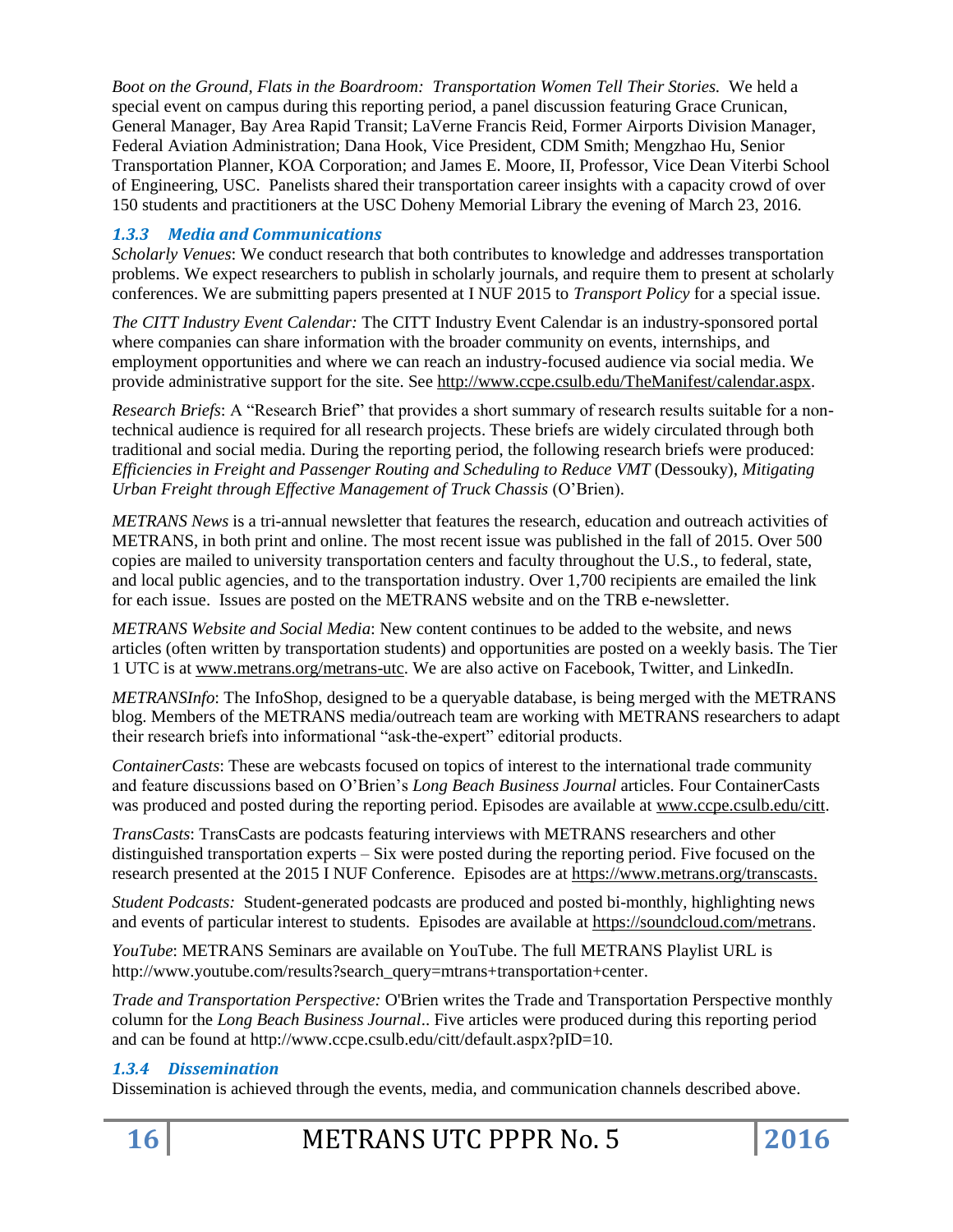*1.3.5 Plans for Next Reporting Period.* Plans for the next reporting period include to: 1) continue to publish completed METRANS research reports and briefs to the website; 2) continue to publish news including regular email blast updates; 3) enhance and expand the website; 4) continue social media programs and grow subscriber database for LinkedIn and followers of Twitter; 5) offer the series on Working and Living in a Port City 6) launch the new InfoShop as part of an expanded METRANS blog.

# **2. Products**

# **2.1 PUBLICATIONS**

In this reporting period, the Tier 1 projects have resulted in six peer-reviewed publications (and 14 under review) and 13 presentations (and three under consideration for presentation). See Section 1.1.3.

- **2.2 WEBSITES.** Our website is at http://www.metrans.org. It is described in section 1.3.3.
- **2.3 TECHNOLOGIES.** Nothing to report.
- **2.4 INVENTIONS.** Nothing to report.
- **2.5 EDUCATIONAL PRODUCTS.** We introduced six new graduate courses.

# **2.6 OTHER PRODUCTS**

Other products are 1) the freight landscape database; 2) podcasts of METRANS seminars; 3) internship and employment database; 4) Long Beach Business Journal column publications and related podcasts; 5) podcast of Industry Outlook; 6) METRANS news, and 7) expansion of the Monitoring the Ports database.

# **3. Participants and Collaborating Organizations**

Participants contribute to the work of the Center through financial or other support, or directly in research. Collaborating organizations participate in Center activities, provide advisement, or support the center.

| <b>Table 6: METRANS UTC Partners and Contributions</b> |                 |                                                                                                             |  |
|--------------------------------------------------------|-----------------|-------------------------------------------------------------------------------------------------------------|--|
| <b>Name</b>                                            | <b>Location</b> | <b>Contribution</b>                                                                                         |  |
| AAA (The Auto<br>Club)                                 | Los Angeles     | Financial contribution                                                                                      |  |
| Aerospace                                              | Los Angeles     | Associate, financial contribution                                                                           |  |
| <b>CITT</b>                                            | <b>CSULB</b>    | Home of CSULB METRANS, training and professional<br>education programs, METRANS offices                     |  |
| Caltrans                                               | Sacramento      | Match fund sponsor, financial contribution of full required<br>match, data sharing, other research funding  |  |
| Economics Dept.                                        | <b>CSULB</b>    | Participating faculty, education programs, students                                                         |  |
| Engineering (COE)                                      | <b>CSULB</b>    | Participating faculty, education programs, students                                                         |  |
| <b>Majestic Realty</b>                                 | Industry        | Associate, financial contribution                                                                           |  |
| Metro                                                  | Los Angeles     | Assoc., financial contribution, internships, rsch funding                                                   |  |
| Port of Long Beach                                     | Long Beach      | Assoc., financial contribution, internships, scholarships                                                   |  |
| Port of Los Angeles                                    | Los Angeles     | Assoc., financial contribution, internships, scholarships                                                   |  |
| Price School of<br>Public Policy                       | <b>USC</b>      | Home of Center, education programs, financial<br>contribution for admin; indirect cost share; offices, labs |  |
| <b>SCAG</b>                                            | Los Angeles     | Assoc., financial contribution, internships, data sharing                                                   |  |
| <b>SCAQMD</b>                                          | Diamond Bar     | Financial contribution                                                                                      |  |
| Viterbi School of                                      | <b>USC</b>      | Participating faculty, education programs, students;                                                        |  |
| Engineering                                            |                 | indirect cost and tuition cost share, METRANS labs                                                          |  |
| <b>WTS LA Chapter</b>                                  | Los Angeles     | Financial contribution                                                                                      |  |

# **3.1 PARTICIPANTS**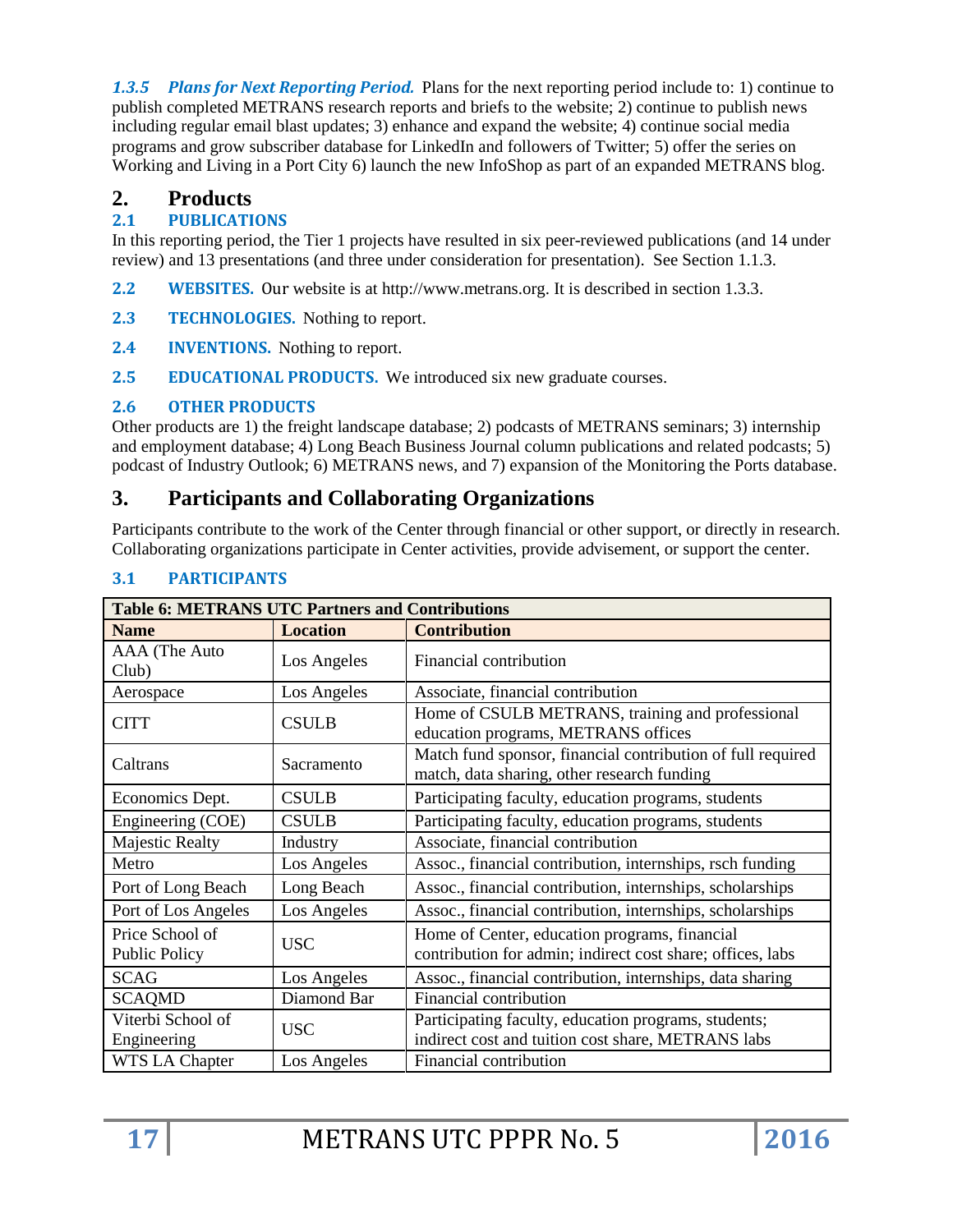Caltrans is the major funding partner. Additional financial support is provided by METRANS Associates, and by individual corporate contributions.

### **3.2 COLLABORATING ORGANIZATIONS**

METRANS has extensive relationships with other universities, public agencies, and private industry. The METRANS UTC has access to these relationships.

### *3.2.1 Advisory Organizations*

*METRANS Advisory Board*: The board meets annually, and provides overall policy guidance for the Center. It suggests research priorities, identifies funding opportunities, assists in student job placements, and participates in outreach activities. Members are leaders and serve as liaisons to their agencies and industries. They are appointed by the Director with the advice of the Executive Committee. Gold level METRANS Associates are members of the Board; others are appointed to represent the broad constituency of stakeholders. A list of members is available at http://www.metrans.org/advisory-board. The Board met during the reporting period, specifically on February 25, 2016 at USC.

*The Center for International Trade and Transportation (CITT):* CITT is dedicated to delivering education programs, innovative research, and community outreach in the area of goods movement and is the Long Beach home for METRANS. CITT Executive Director, Thomas O'Brien serves as a METRANS Associate Director. The CITT has several noteworthy educational programs directly related to the Tier One Center. For example, a Secondary Education Instructors Course, a one week short course for teachers at Long Beach Unified School District which was first offered in June 2015 and will be repeated later this year. CITT has also developed Principles of Supply Chain Management, a 36-hour (two-week) class on that has been offered in partnership with Long Beach City College as part of a Trade Adjustment Act grant from the Dept. of Labor. The class is targeted at potential entry-level supply chain employees who have lost their jobs as a result of economic restructuring, and helps prepare them for a certification recognized by the Council of Supply Chain Management Professionals. CITT has developed an online course based upon the Principles of SCM curriculum that can be used as an introduction to the topic for any of CITT's program offerings.

*CITT Policy and Steering Committee:* The CITT Policy and Steering Committee (PSC) consists of representatives from modal transportation sectors, units of government, organized labor, and other individuals in international trade and transportation, as well as from academia. The PSC helps direct the outreach activities of CITT, including those sponsored by METRANS. The PSC also serves as the advisory body on the development of the structure and content of the Town Hall Meeting.

*Other Relationships:* We have extensive relationships with industry and government. SCAG provides regional planning and transportation modeling data. LA Metro funds a major research project to develop a data archive from real-time transportation system monitoring data and develop applications for planning and system management. Several trade organizations offer scholarships and other assistance, including the Los Angeles Transportation Club (LATC), Harbor Transportation Club (HTC), Harbor Association for Industry and Commerce (HAIC) and Council of Supply Chain Management Professionals (CSMCP). The HAIC, LATC and HTC have endowed scholarship funds for GLS students. O'Brien serves as a Board member for both the Southern California Roundtable of the CSCMP and LATC.

## *3.2.2 Relationships with Other Universities*

*Council of University Transportation Centers (CUTC)*: METRANS is a long-time member of CUTC. Center Director (Giuliano) is a past president and executive committee member. O'Brien is serving on the executive committee and serves as METRANS lead for the CUTC workforce development efforts.

*MetroFreight (MF) Center of Excellence*: METRANS is the home of the Volvo Research & Educational Foundations (VREF) Center of Excellence on urban freight, which seeks to improve the sustainability of goods movement in metropolitan areas around the world. The consortium includes the University Transportation Research Center (Region 2 UTC) in New York, the Institute of Science and Technology for Transport (IFSTTAR) in Paris, and the Korean Transport Institute (KOTI) in Seoul. A total of thirteen MF research projects have been completed by the partners and 26 are continuing. We are beginning Year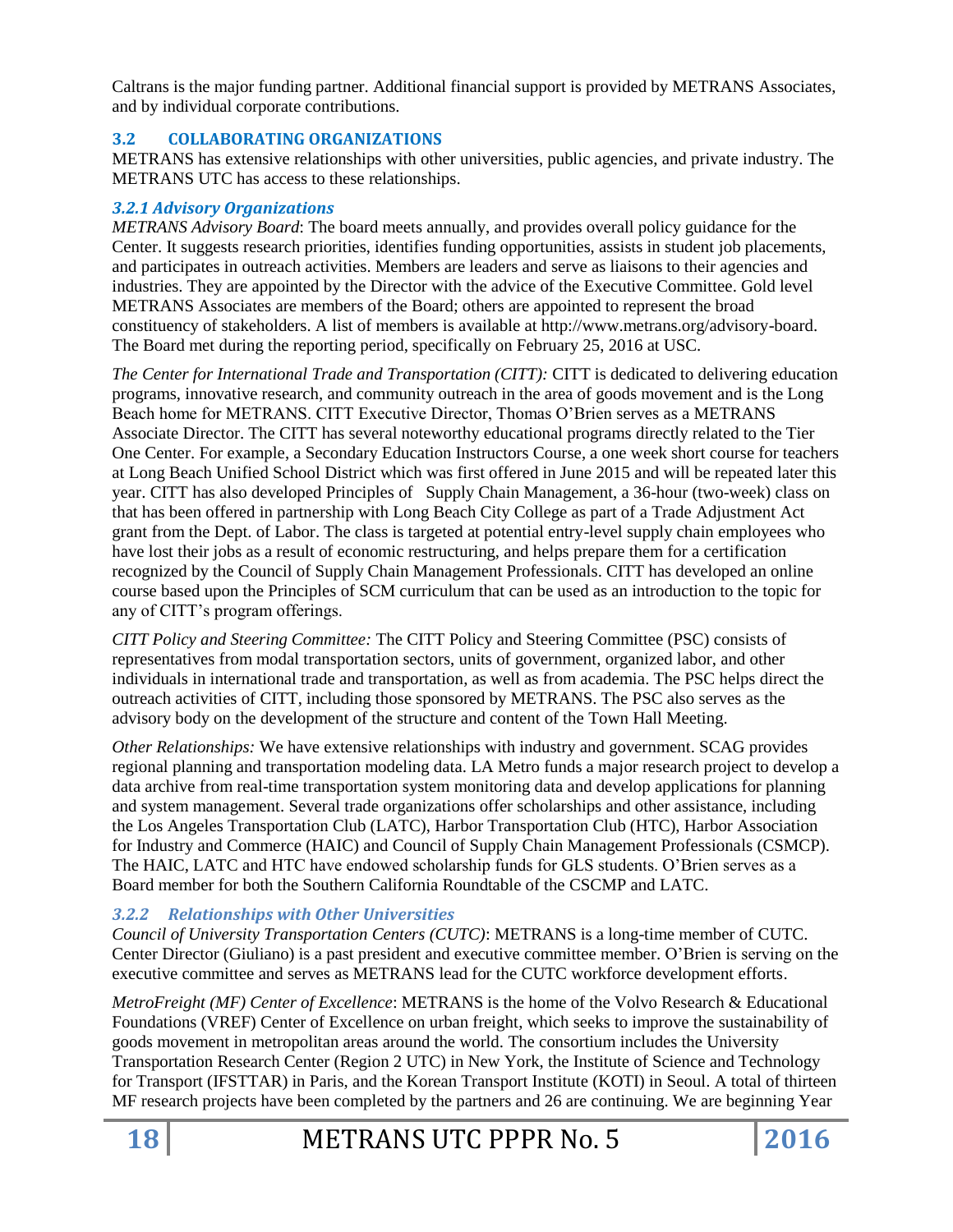4 of the 5-year contract with VREF and five new projects are being launched, four led by Paris and one by Seoul. Research briefs and final research reports are posted on the MF website. During this reporting period METRANS faculty, VREF partners, business leaders, staff and students participated in 60 interviews and a site visit with VREF representatives as part of the MetroFreight CoE Mid-term Review (October 2015). A VREF Business Meeting was held during the International Urban Freight Conference (I-NUF) in Long Beach, California (October 2015), which complemented the mid-term evaluation. A total of 58 papers from CoE researchers were presented in eight special sessions and other conference sessions. Another VREF Business Meeting was held during the Transportation Research Board Annual Meeting (January 2016) in Washington DC. Giuliano participated in the Antwerp Port Workshop, Belgium (March 2016). TRANS-Blog was launched which provides information and perspectives on urban transport issues and policies. Podcasts were introduced and continue to be offered. IFFSTAR hosted the first MetroFreight Urban Freight Training Seminar in Paris (December 2015).

*National Center for Sustainable Transportation (NCST)*: METRANS is a partner in the NCST consortium, led by UC Davis, and including UC Riverside, Georgia Tech, and University of Vermont. METRANS' role is sustainable freight transport. An additional open solicitation for NCST projects was included in our Year 3 RFP issued during this reporting period. See section 1.1.2.

*Southwest Transportation Workforce Center (SWTWC):* METRANS is home to SWTWC, one of five regional centers that form the National Network for the Transportation Workforce. FHWA funded the centers to build strategic partnerships and engage regional and national stakeholders to develop a skilled and career-ready transportation workforce. O'Brien serves as Director of SWTWC, which includes the following partner institutions: Sol Price School of Public Policy, Texas A & M University Transportation Institute (TTI), ICF International, and the National Occupational Competency Testing Institute. SWTWC facilitates results-driven partnerships with State DOTs, State Departments of Education, industry, and others throughout transportation, education, labor, and workforce communities.

*Other Activities:* With university partners, METRANS submitted several major proposals during this reporting period. We continue to work with a consortium led by U Antwerp on port innovation research.

# **4. Impact**

## **4.1 DEVELOLPMENT OF THE PRINCIPAL AND OTHER DISCIPLINES**

METRANS is a multi-disciplinary research center that includes engineering, social sciences, urban planning and public policy. Our impact has been on developing interdisciplinary courses and degree programs. At USC, most graduate transportation courses are cross-listed between public policy and engineering. At CSULB, the masters level MS-SCM is an interdisciplinary degree. Employers recognize the value of our graduates' multidisciplinary training, which is reflected in high placement rates of our graduates. Regarding fields of research, METRANS has contributed to development of routing and scheduling methods to improve rail and truck efficiency; development of simulation models for truck and passenger flows; and establishing urban freight as a field of research within urban planning/public policy.

## **4.2 DEVELOPMENT OF HUMAN RESOURCES**

*Student Support*: At USC, METRANS UTC research funds four undergraduate, 17 Master's, and 17 PhD students. Ten Master's and three undergraduate students work on outreach activities. At CSULB, METRANS UTC research funds six undergraduate and 14 Master's students. Three students work on METRANSInfo and social media, and three students work at SWTWC. We provide financial and administrative support to allow students to participate in transportation conferences and competitions.

*Support for Underrepresented Groups:* We are committed to promoting diversity. Of the 13 student administrative assistants at USC directly supported by METRANS funding, three are members of an underrepresented group and seven are female. Of the four student assistants at CSULB directly supported by METRANS funding, two are female and one is a member of an underrepresented group. Of the 38 students METRANS UTC research funds, seven are from underrepresented groups and five are female.